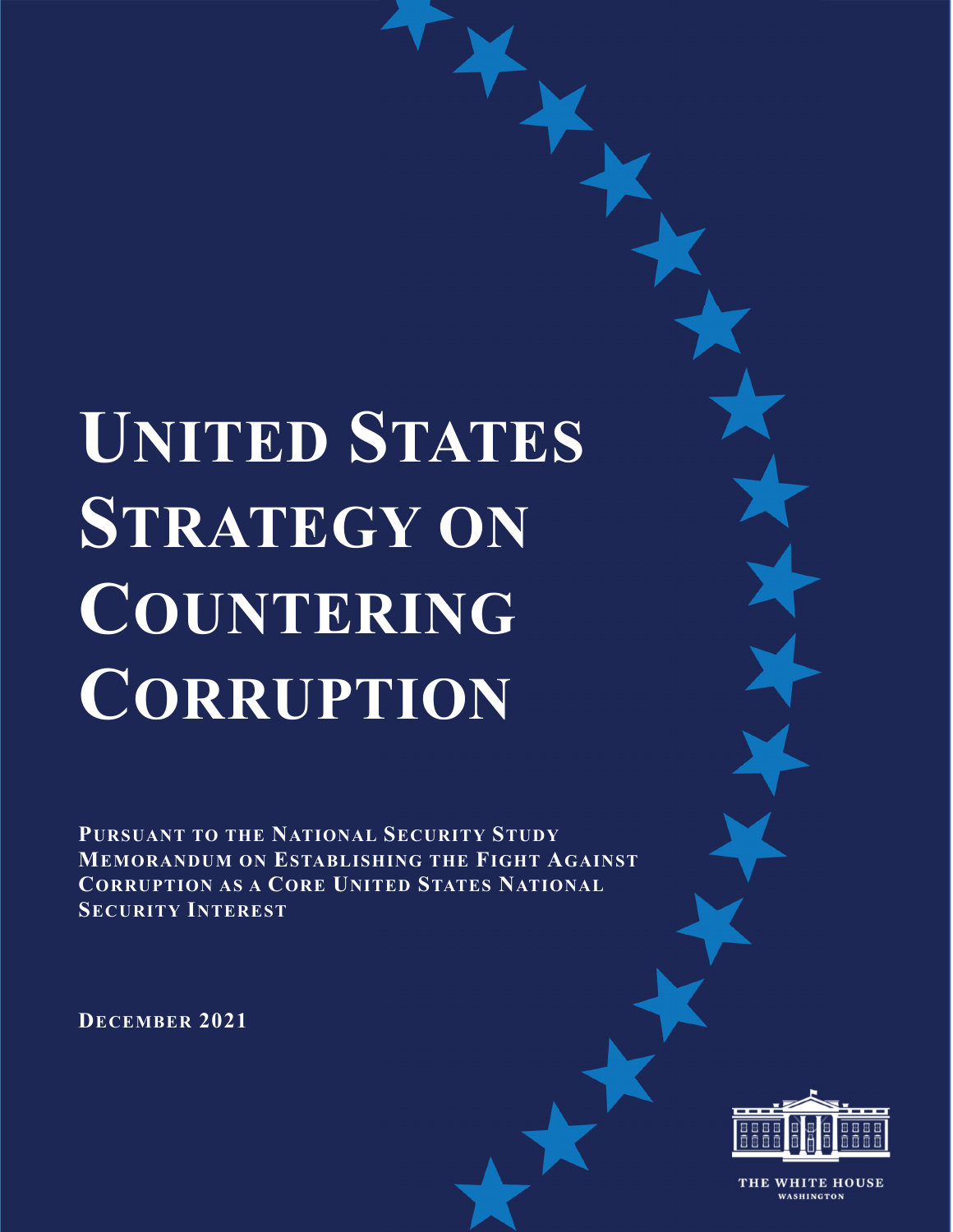

# **TABLE OF CONTENTS**

| PILLAR ONE: Modernizing, Coordinating, and Resourcing U.S. Government                |  |
|--------------------------------------------------------------------------------------|--|
|                                                                                      |  |
|                                                                                      |  |
| PILLAR FOUR: Preserving and Strengthening the Multilateral Anti-Corruption           |  |
| PILLAR FIVE: Improving Diplomatic Engagement and Leveraging Foreign                  |  |
|                                                                                      |  |
|                                                                                      |  |
| PILLAR ONE: Modernizing, Coordinating, and Resourcing U.S. Government                |  |
| STRATEGIC OBJECTIVE 1.1: Enhance corruption related research, data collection,       |  |
| STRATEGIC OBJECTIVE 1.2: Improve information sharing within the U.S. Government,     |  |
| STRATEGIC OBJECTIVE 1.3: Increase focus on the transnational dimensions of           |  |
| STRATEGIC OBJECTIVE 1.4: Organize and resource the fight against corruption, at      |  |
| STRATEGIC OBJECTIVE 1.5: Integrate an anti-corruption focus into regional, thematic, |  |
|                                                                                      |  |
| STRATEGIC OBJECTIVE 2.1: Address deficiencies in the anti-money laundering           |  |
| STRATEGIC OBJECTIVE 2.2: Work with partners and allies to address deficiencies 24    |  |
|                                                                                      |  |
|                                                                                      |  |
| STRATEGIC OBJECTIVE 3.2: Update tools available to hold corrupt actors               |  |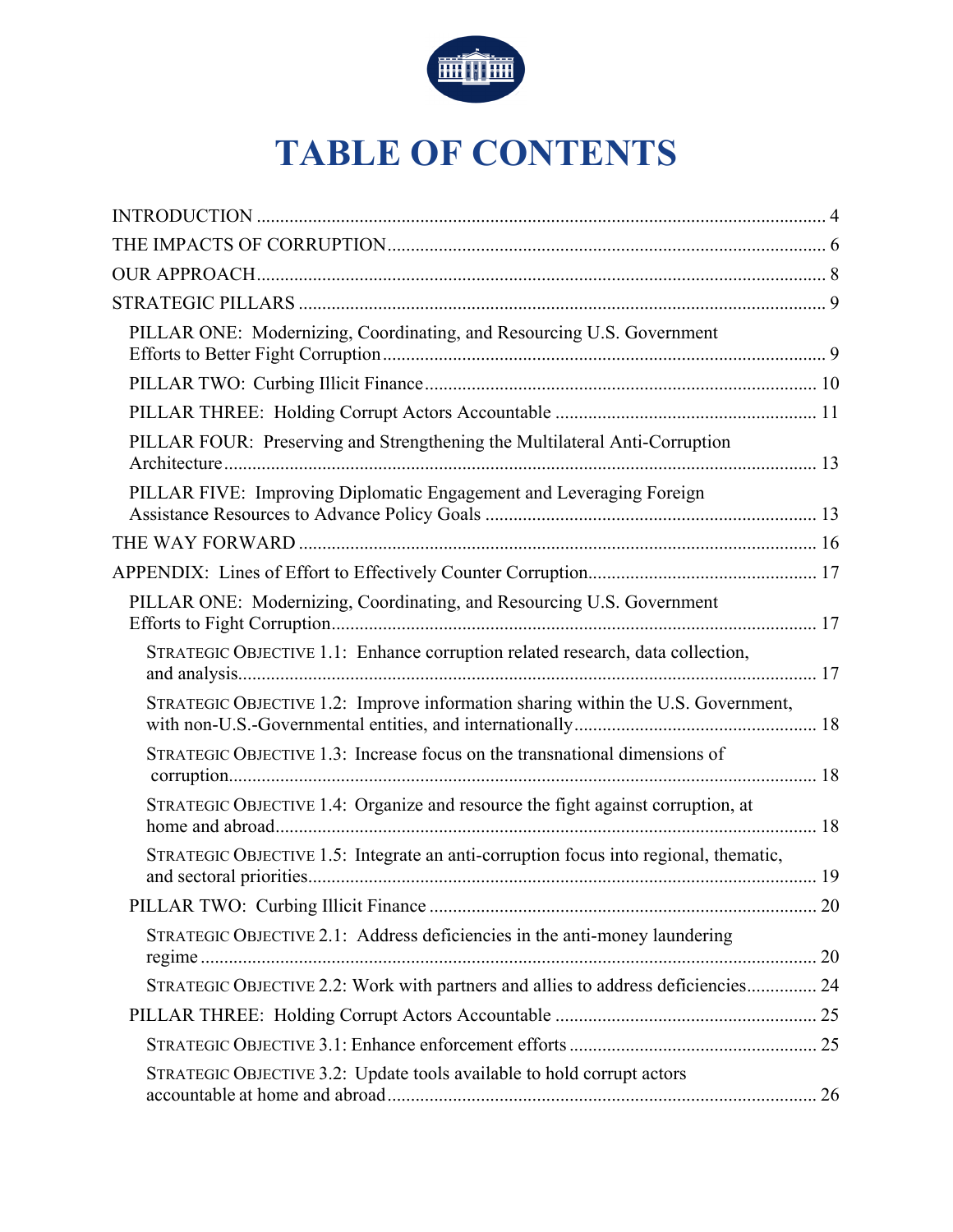| STRATEGIC OBJECTIVE 3.3: Work with partner countries to bolster anti-corruption                                                                                                  |  |
|----------------------------------------------------------------------------------------------------------------------------------------------------------------------------------|--|
| STRATEGIC OBJECTIVE 3.4: Strengthen the ability of foreign partner governments                                                                                                   |  |
| STRATEGIC OBJECTIVE 3.5: Bolster the ability of civil society, media, and private sector<br>actors to safely detect and expose corruption, increase public awareness, and pursue |  |
| PILLAR 4: Preserving and Strengthening the Multilateral Anti-Corruption Architecture 32                                                                                          |  |
| STRATEGIC OBJECTIVE 4.1: Bolster existing anti-corruption frameworks and                                                                                                         |  |
|                                                                                                                                                                                  |  |
| PILLAR 5: Improving Diplomatic Engagement and Leveraging Foreign Assistance                                                                                                      |  |
| STRATEGIC OBJECTIVE 5.1: Elevate and expand the scale of diplomatic engagement                                                                                                   |  |
|                                                                                                                                                                                  |  |
| STRATEGIC OBJECTIVE 5.3: Leveraging innovation in the fight sgainst corruption 35                                                                                                |  |
| STRATEGIC OBJECTIVE 5.4: Improve coordination and risk analysis across foreign                                                                                                   |  |
| STRATEGIC OBJECTIVE 5.5: Improve security assistance and integrate corruption                                                                                                    |  |
|                                                                                                                                                                                  |  |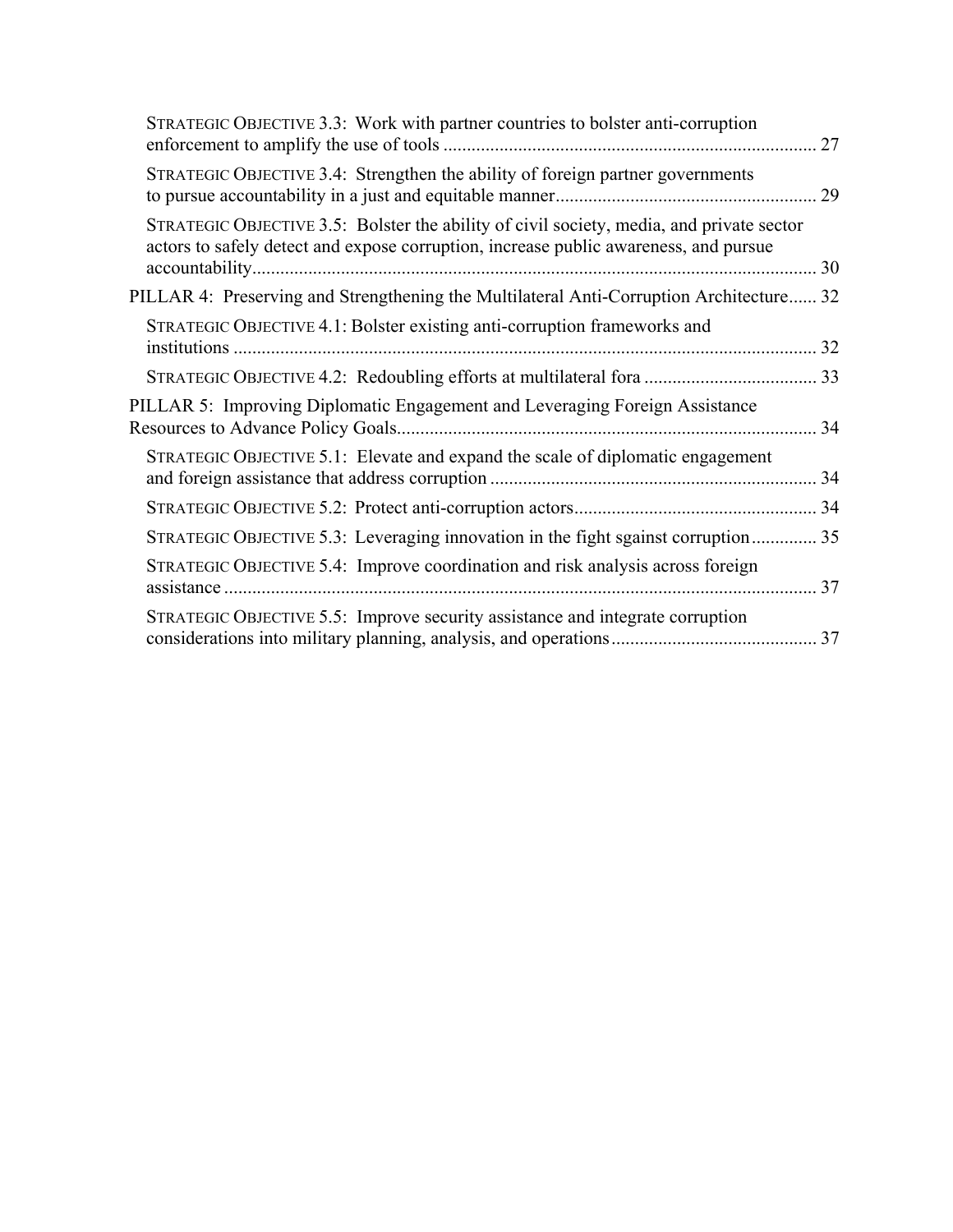

# **UNITED STATES STRATEGY ON COUNTERING CORRUPTION**

**Pursuant to the National Security Study Memorandum on Establishing the Fight Against Corruption as a Core United States National Security Interest** 

# **INTRODUCTION**

When government officials abuse public power for private gain, they do more than simply appropriate illicit wealth. Corruption robs citizens of equal access to vital services, denying the right to quality healthcare, public safety, and education. It degrades the business environment, subverts economic opportunity, and exacerbates inequality. It often contributes to human rights violations and abuses, and can drive migration. As a fundamental threat to the rule of law, corruption hollows out institutions, corrodes public trust, and fuels popular cynicism toward effective, accountable governance.

Moreover, the impacts of corruption frequently reverberate far beyond the immediate environment in which the acts take place. In today's globalized world, corrupt actors bribe across borders, harness the international financial system to stash illicit wealth abroad, and abuse democratic institutions to advance anti-democratic aims. Emerging research and major journalistic exposés have documented the extent to which legal and regulatory deficiencies in the developed world offer corrupt actors the means to offshore and launder illicit wealth. This dynamic in turn strengthens the hand of those autocratic leaders whose rule is predicated on the ability to co-opt and reward elites.

On June 3, 2021, President Biden established the fight against corruption as a core national security interest of the United States. As he wrote in National Security Study Memorandum-1 (NSSM-1), "corruption threatens United States national security, economic equity, global antipoverty and development efforts, and democracy itself….[B]y effectively preventing and countering corruption and demonstrating the advantages of transparent and accountable governance, we can secure a critical advantage for the United States and other democracies."

Pursuant to NSSM-1, Federal departments and agencies have conducted an interagency review to take stock of existing U.S. Government anti-corruption efforts and to identify and seek to rectify persistent gaps in the fight against corruption. In parallel with this review, departments and agencies have begun to accelerate and amplify their efforts to prevent and combat corruption at home and abroad; bring transparency to the United States' and international financial systems; and make it increasingly difficult for corrupt actors to shield their activities.

This first United States Strategy on Countering Corruption builds on the findings of the review and lays out a comprehensive approach for how the United States will work domestically and internationally, with governmental and non-governmental partners, to prevent, limit, and respond to corruption and related crimes. The Strategy places special emphasis on the transnational dimensions of the challenges posed by corruption, including by recognizing the ways in which corrupt actors have used the U.S. financial system and other rule-of-law based systems to launder their ill-gotten gains.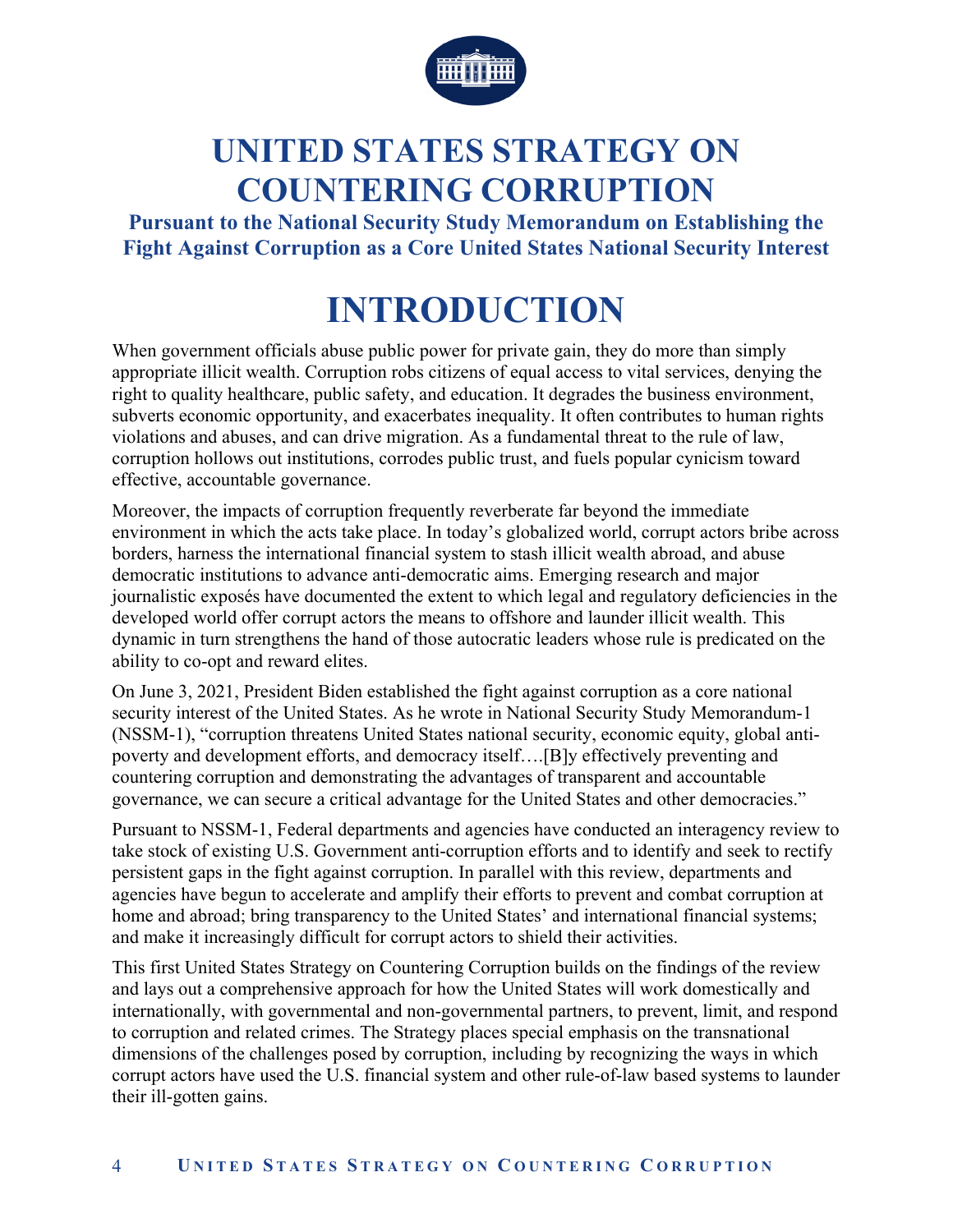# \*\*\*\*\*\*

To curb corruption and its deleterious effects, the U.S. Government will organize its efforts around five mutually reinforcing pillars of work:

- Modernizing, coordinating, and resourcing U.S. Government efforts to fight corruption;
- Curbing illicit finance;
- Holding corrupt actors accountable;
- Preserving and strengthening the multilateral anti-corruption architecture; and,
- Improving diplomatic engagement and leveraging foreign assistance resources to advance policy goals.

By pursuing concrete lines of effort that advance strategic objectives under each of these pillars, and integrating anti-corruption efforts into relevant policy-making processes, the United States intends to lead in promoting prosperity and security for the American people and people around the world.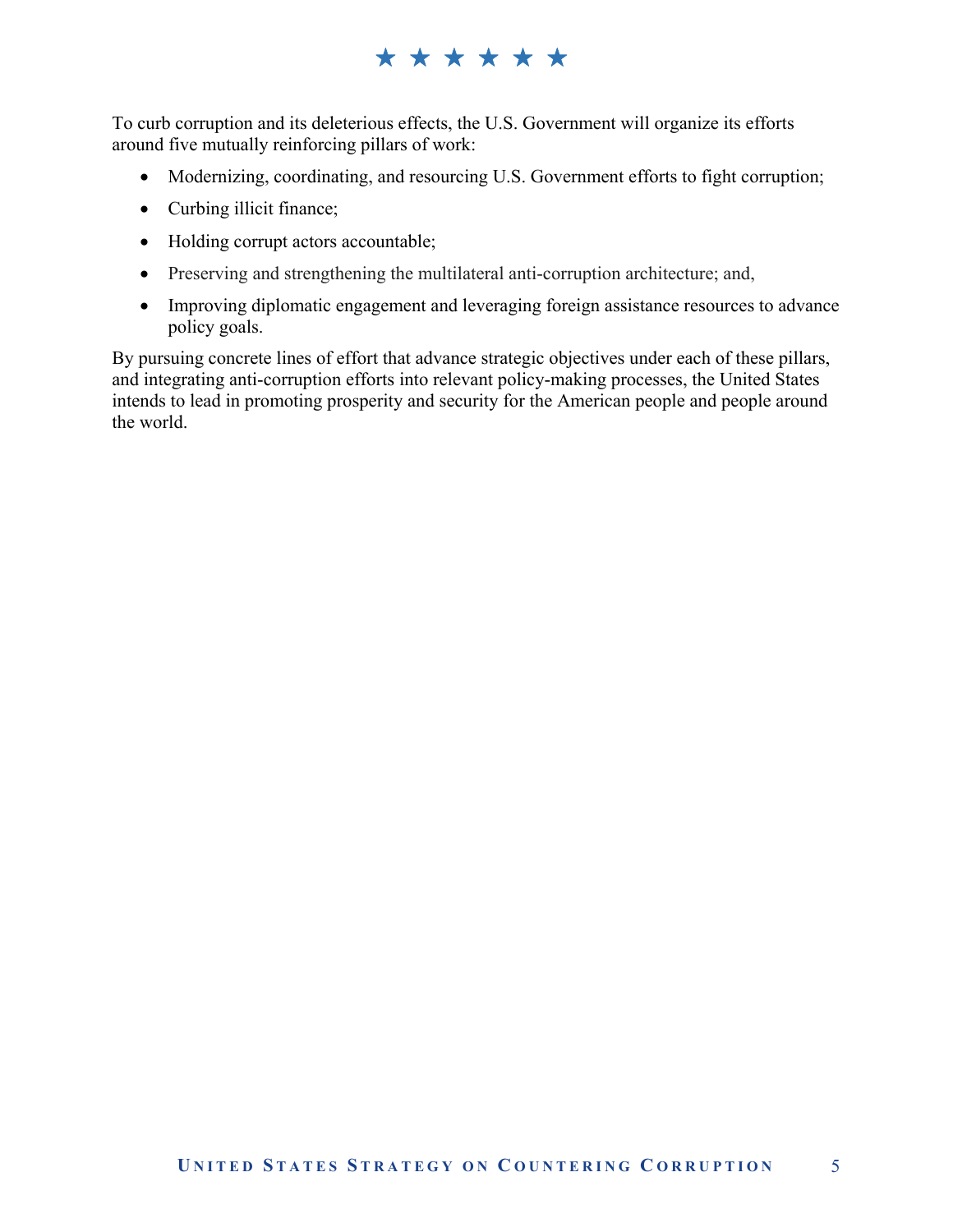

# **THE IMPACTS OF CORRUPTION**

From the small-town hospital administrator who demands bribes in exchange for life-saving services, to the globe-trotting kleptocrat who offshores an embezzled fortune, corruption harms both individuals and societies. The effects of corrupt acts are frequently both direct and indirect. When government officials steal from public coffers or fix a contract to reward a political crony, these actors directly transfer funding from essential services to private interests. Corruption also indirectly contributes to reduced public trust in state institutions, which in turn can add to the appeal of illiberal actors who exploit popular grievances for political advantage.

#### **Illustrative Types of Corruption**

Corruption takes on many forms and is used to further various illicit behaviors. Illustrative types of corruption include, but are not limited to:

*Grand corruption*: when political elites steal large sums of public funds or otherwise abuse power for personal or political advantage.

*Administrative corruption*: the abuse of entrusted power for private gain—usually by low to mid-level government officials—in interactions with citizens and the private sector, including to skirt official regulations and extort citizens in exchange for their basic services.

*Kleptocracy:* a government controlled by officials who use political power to appropriate the wealth of their nation. Can include state capture.

*State capture*: when private entities improperly and corruptly influence a country's decision-making process for their own benefit.

*Strategic corruption*: when a government weaponizes corrupt practices as a tenet of its foreign policy.

Whether grand corruption perpetrated by powerful elites, or administrative corruption carried out by lower-level officials interacting directly with the public, corrupt acts harm the public interest, hamper countries' development, and diminish state capacity. Corruption has been shown to significantly curtail the ability of states to respond effectively to public health crises and to address climate change, migration, and inequities of all forms, while contributing to state fragility. Countries with high levels of corruption are more likely to have populations that suffer from human rights abuses, and are less likely to address those abuses. And states with endemic corruption are more vulnerable to terrorist networks, transnational organized and gangrelated criminals, and human traffickers.

Corruption's increasingly globalized nature—fueled in part by transnational illicit finance and criminal networks, as well as exploitation of the licit financial system—imposes steep costs on ordinary citizens and good governance alike. In particular, transnational corruption driven by political and economic elites with the aid of complicit financial and legal service providers undermines lower income countries' ability to advance the welfare of their citizens and perpetuates aid dependency. According to the United Nations Conference on Trade and Development's Economic Development in Africa Report 2020, for example, every year an estimated \$88.6 billion—equivalent to 3.7 percent of Africa's GDP—leaves the continent in the form of illicit capital flight.

Corrupt actors exploit deficiencies in anti-money laundering and countering the financing of terrorism (AML/CFT) systems and processes—as well as in other critical transparency,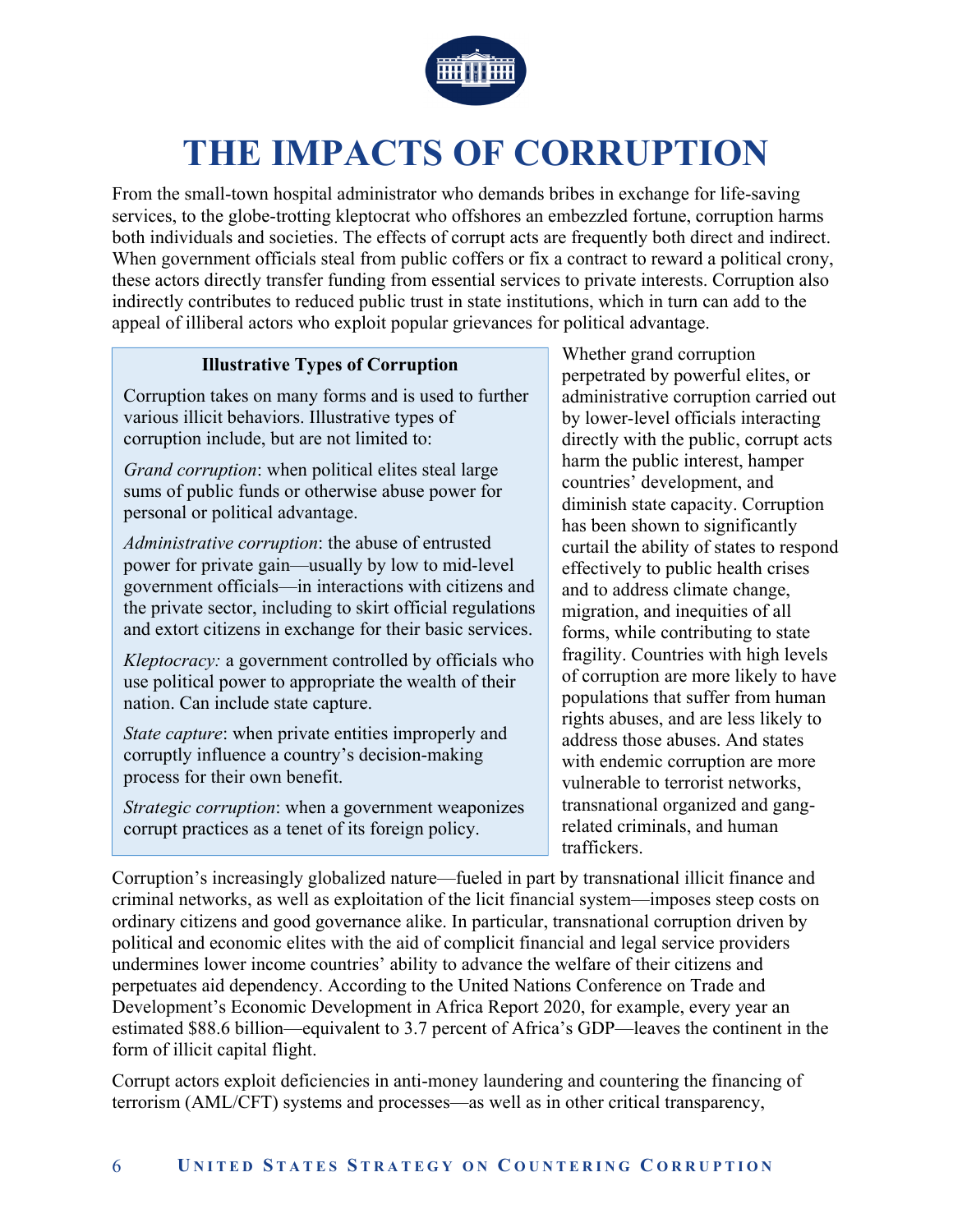reporting, business, real estate, and tax regimes—to use public contracting, concessions, and procurement processes for personal enrichment. Corrupt elites and non-state armed groups enrich themselves through illicit proceeds and trade of high-value commodities, including gold, wildlife, timber, petroleum, and other natural resources. Across an ever-more connected and digital world, corrupt actors exploit oversight and regulatory weaknesses in jurisdictions around the world to divert and hide the proceeds of their acts. And by leaving their financial systems vulnerable to illicit assets—through anonymous shell companies, opaque transactions, and under-regulated professional service providers—rule-of-law-based societies continue to provide entry points for corrupt actors to launder their funds and their reputations. Such activity negatively impacts average citizens in the United States, tilting the economic playing field against working Americans, enabling criminals to flourish and foreign adversaries to subversively peddle their influence, perpetuating growth-dampening inequality, and contributing to pricing out families from home ownership through real estate purchases.

In parallel, authoritarian regimes and their proxies have been shown to engage in bribery and other corrupt acts as a means to advance their strategic goals, while exploiting the international financial system to offshore illicit gains, and influence elections and policies in democratic states. Corruption in the form of state-directed cross-border investments from authoritarian states, for example, has had a corrosive effect on institutions in developing countries. Such practices harm the competitive landscape of financial markets, and often have long-term corrosive impacts on governance and human rights standards. The U.S. Government will continue to study the weaponization of corruption to understand its use and impacts on the United States, other democracies, and countries around the world, as well as how to thwart and build resilience against this evolving threat.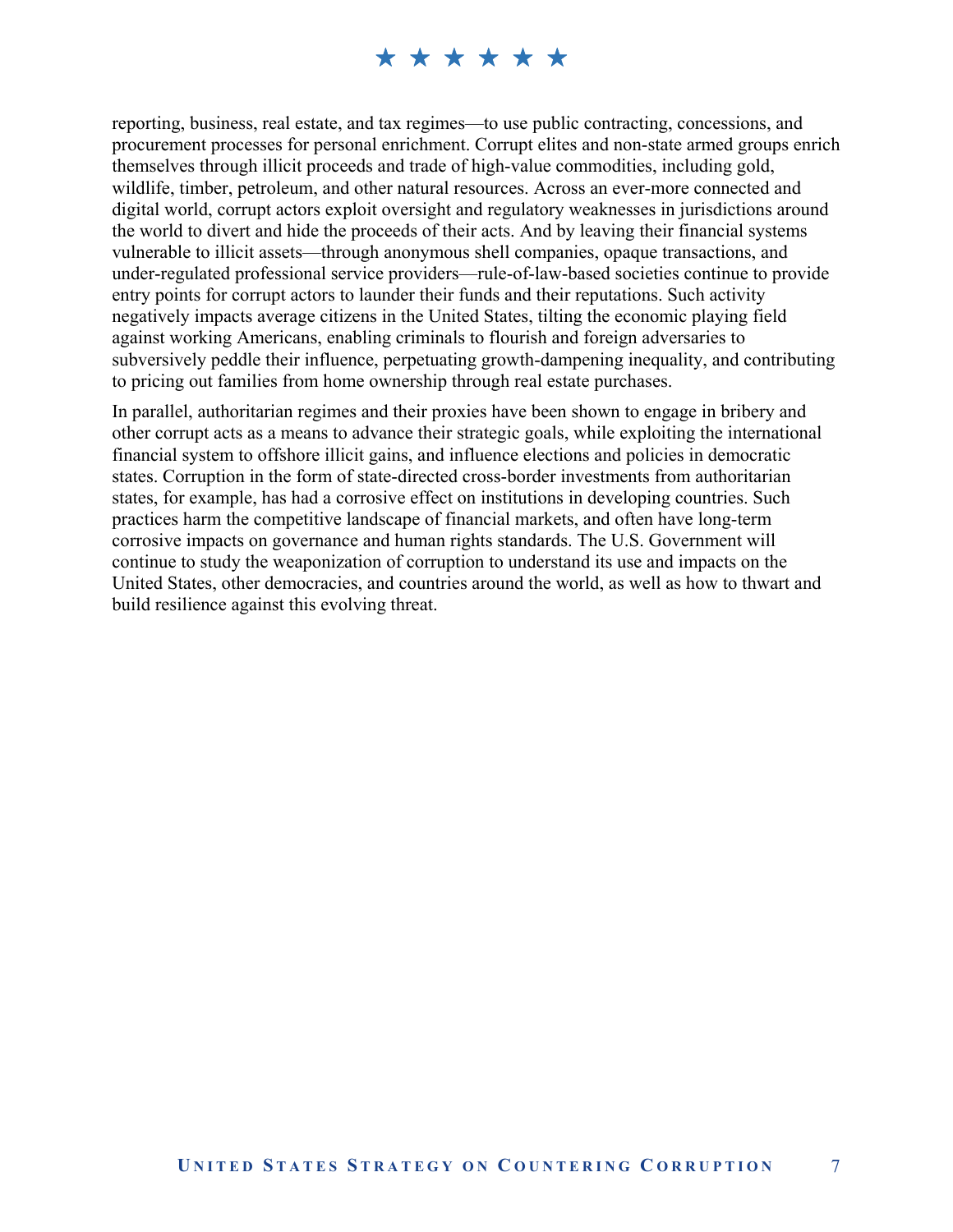

# **OUR APPROACH**

While the U.S. Government has long recognized countering corruption as an important foreign policy goal, a growing understanding of corruption's strategic impact and the increasing interconnectedness of the global economy underscores the need for a new approach. For the U.S. Government to effectively counter contemporary corruption, we must recognize the transnational dimensions of the challenge, and respond in a manner that is both systemic and tailored to local conditions. Doing so will require addressing vulnerabilities in the U.S. and international financial systems; bolstering international best practices, regulations, and enforcement efforts; supporting the role of non-governmental actors; building political will and recognizing when it is absent; and consistently pursuing accountability through a combination of diplomatic engagement, foreign assistance, and enforcement actions.

The United States will continue to evaluate and implement measures as needed to further safeguard our financial system, and will work with likeminded partners and relevant multilateral institutions to do the same. We will make it harder to hide the proceeds of ill-gotten wealth in opaque corporate structures, reduce the ability of individuals involved in corrupt acts to launder funds through anonymous purchases of U.S. real estate, and bolster asset recovery and seizure activities. We will innovate, adapt, partner, and learn, so as to maximize the potential for diplomatic tools, including foreign assistance and targeted sanctions, to stem corruption and to hold corrupt actors accountable, while expanding efforts to ensure that foreign assistance and engagement do not inadvertently contribute to corrupt practices. And we will continue to vigorously enforce the Foreign Corrupt Practices Act (FCPA) and other statutory and regulatory regimes via criminal and civil enforcement actions.

Countering corruption is not a simple task. Changing embedded cultures of corruption requires significant political will, and achieving sustained progress can take decades. Positive change requires consistent leadership, public accountability, an empowered and impartial judiciary, and a diverse and independent media. Mindful of these realities, the United States will increase support to state and non-state partners committed to reform, boost the capacity of other governments to tackle corruption, and empower those, including activists, investigative journalists, and law enforcement on the front lines of exposing corrupt acts. We will bolster and promote public-private partnerships to more consistently bring in the private sector as critical actors in the fight against corruption, help level the playing field and improve the international business climate, and lead in international fora as we work to curb the ability of actors to hide illgotten wealth behind anonymity. Our closest engagement will be with our most committed allies and partners, including with respect to the influence of strategic corruption deliberately employed by authoritarian governments.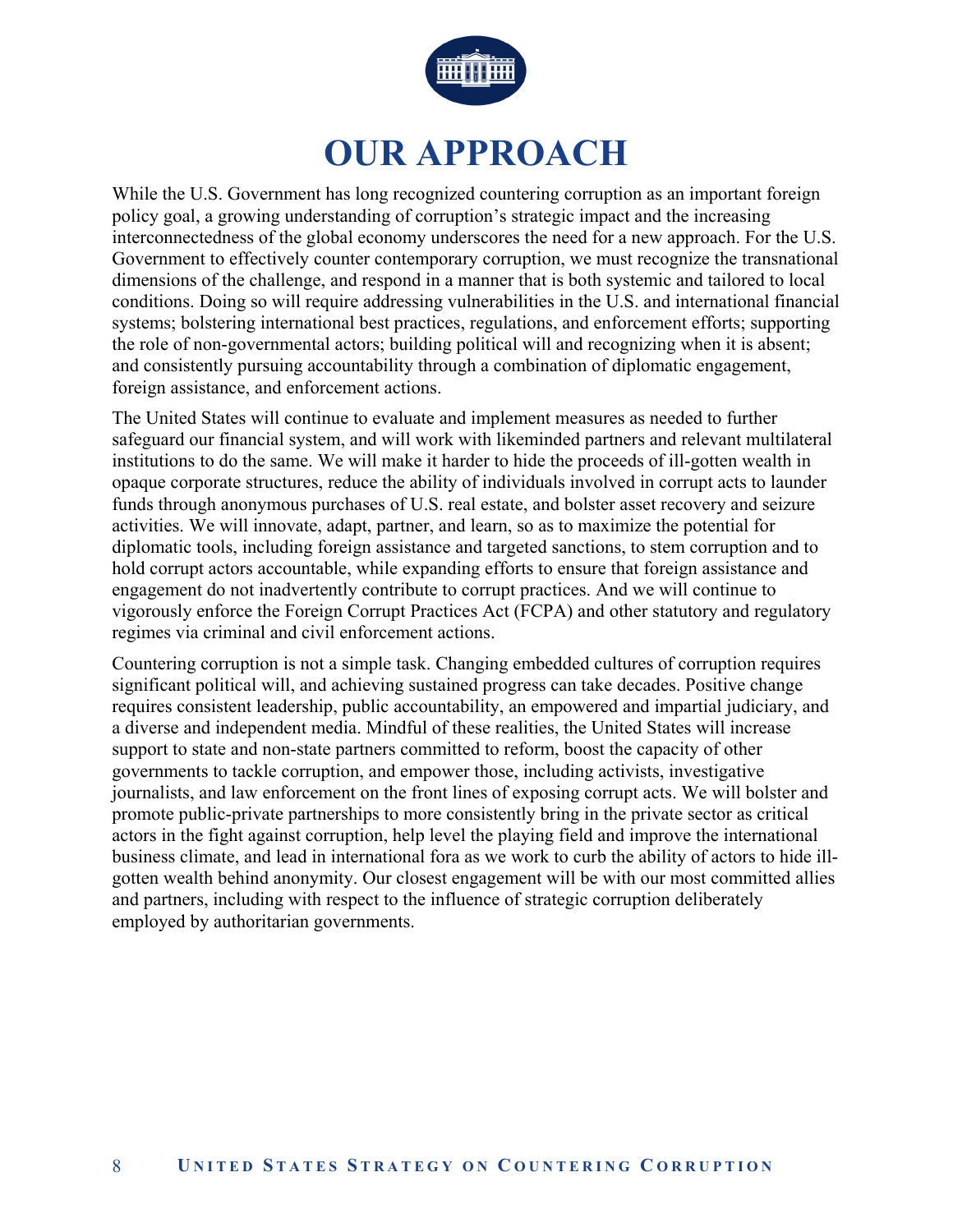

# **STRATEGIC PILLARS**

The United States Strategy to Counter Corruption rests on five distinct, mutually-reinforcing strategic pillars. Supporting each pillar are enumerated strategic objectives and specific lines of effort (LOEs), which are detailed in the attached appendix. As part of the implementation of this strategy, the Biden-Harris Administration will develop metrics to measure progress against each strategic objective, which will inform an annual report to the President.

Across all five strategic pillars, the United States will:

- *Consult and Coordinate.* To effectively counter corruption, the U.S. Government will consult and coordinate with representatives of civil society, the private sector, international and multilateral organizations, government partners, researchers, and the Congress.
- *Elevate and Engage.* Consistent with NSSM-1, the U.S. Government will prioritize efforts to reduce corruption as a national security concern within all relevant policymaking processes; elevate anti-corruption efforts through bilateral and multilateral diplomatic engagements; and encourage U.S. states and local jurisdictions, and stateregulated professionals, to redouble their efforts in parallel with federal action.
- **•** Continuously Assess and Refine Our Approach. The U.S. Government will foster a culture of innovation that takes managed risks, assesses impact, and learns from setbacks, adjusting our approach to respond to new challenges and opportunities—especially as corrupt and illicit actors may change tactics in response to our actions.

# **PILLAR ONE: Modernizing, Coordinating, and Resourcing U.S. Government Efforts to Better Fight Corruption**

Although the United States has historically been a leader in the global fight against corruption, further prioritizing and amplifying anti-corruption efforts will require changes to the way the U.S. Government does business. We will therefore adapt our approaches to address the many ways that corruption manifests in the globalized economy. Departments and agencies will devote additional human resources to synchronize anti-corruption work as a core domestic and foreign policy priority, including by ensuring coordination with global partners to magnify our efforts. We will seek to foster and learn from governmental and non-governmental partners pioneering innovative solutions. And we will dedicate and steward financial resources by matching appropriate means to critical ends.

To do so, we will **enhance corruption related research, data collection, and analysis**  (Strategic Objective 1.1), seeking to use information more effectively to understand and map corruption networks and related proceeds, and dynamics, and tailor prevention and enforcementrelated actions, as well as build the evidence base around effective assistance approaches. We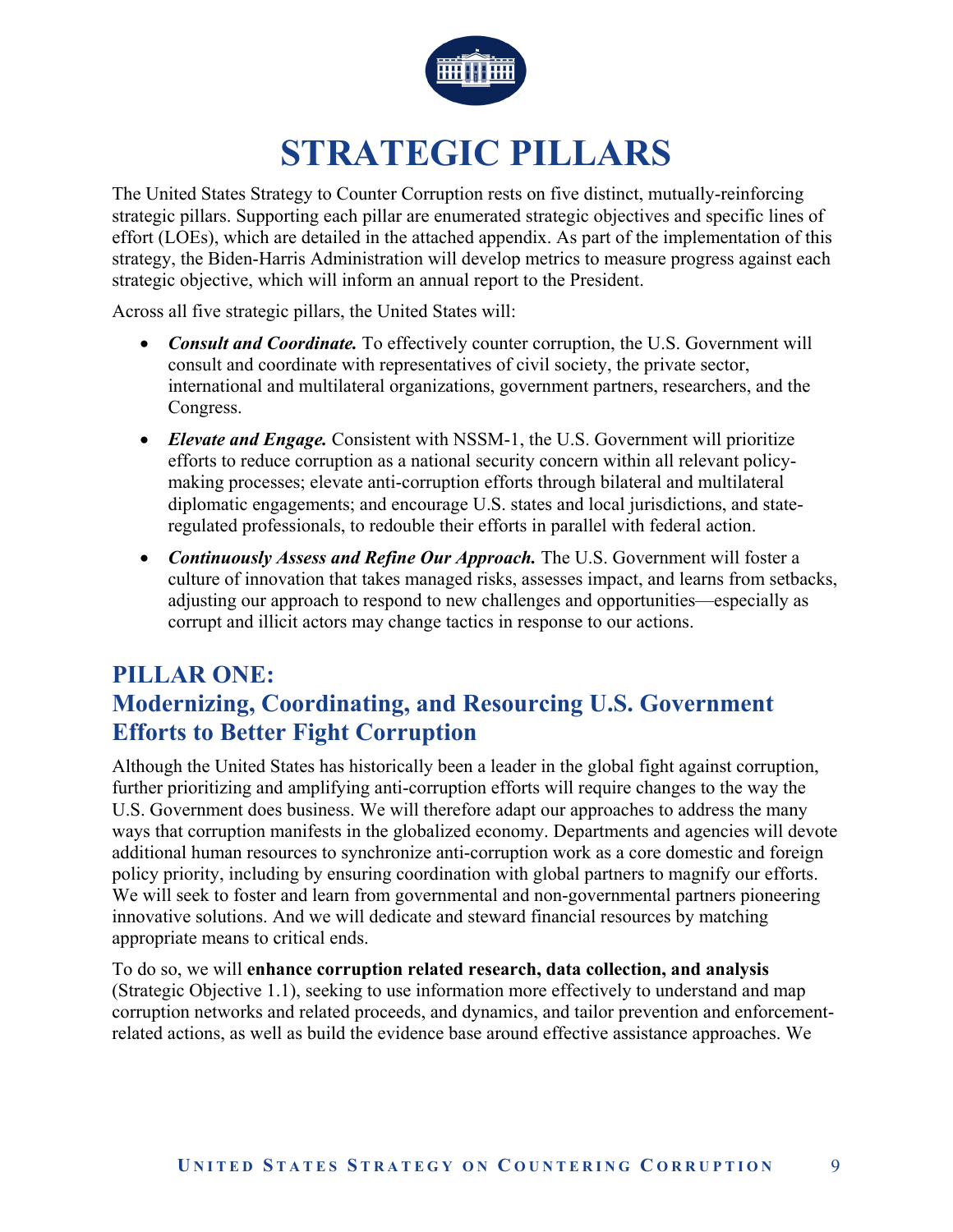will **improve information sharing domestically and internationally** (Strategic Objective 1.2), coordinating efforts across federal, state, tribal, and local governments, as well as with international allies and partners. We will **increase focus on the transnational dimensions of corruption** (Strategic Objective 1.3) throughout our foreign assistance programming, diplomatic engagement, and partnerships. We will **organize and resource the fight against corruption**  (Strategic Objective 1.4) more effectively in order to institutionalize this work as a long-term priority. And we will **integrate anti-corruption considerations into regional, thematic, and sectoral priorities** (Strategic Objective 1.5), including through new guidance, engagement in planning and budgetary processes, assistance reviews, strategic communications, and integration across other sectors.

Example LOEs that will advance these strategic objectives include:

- Increasing intelligence prioritization, collection and analysis on corruption, corrupt actors, and their networks;
- Creating a new anti-corruption task force at the Department of Commerce, alongside the recently-established task force at the United States Agency for International Development (USAID), the recently established anti-corruption coordinating body at the Department of the Treasury, and in the Department of State, adopting new measures to enhance coordination and elevate diplomatic outreach, multilateral engagement, and alignment of policy, diplomacy, and foreign assistance;
- Increasing law enforcement resources, and bolstering information sharing between the Intelligence Community and law enforcement;
- Engaging with the Congress to encourage adequate resourcing of the anti-corruption agenda through assistance and operational budgets;
- Developing anti-corruption action plans for the U.S. Government to use in priority countries as part of existing or new country and regional strategies;
- Enhancing interagency capacities to respond to windows of opportunity to address corruption, as well as emerging corruption threats; and,
- Integrating anti-corruption programming and safeguards into key Administration priorities, including domestic economic recovery, Build Back Better World, COVID-19 recovery, and climate adaptation efforts.

# **PILLAR TWO: Curbing Illicit Finance**

1

For too long, corrupt actors and their financial facilitators have taken advantage of vulnerabilities in the U.S. and international financial systems to launder their assets and obscure the proceeds of crime.<sup>1</sup> Similarly, corrupt actors amass ill-gotten wealth through illicit gains of other resources,

<sup>1</sup> *See* Department of the Treasury, National Money Laundering Risk Assessment, December 20, 2018, *available at:* https://home.treasury.gov/system/files/136/2018NMLRA\_12-18.pdf.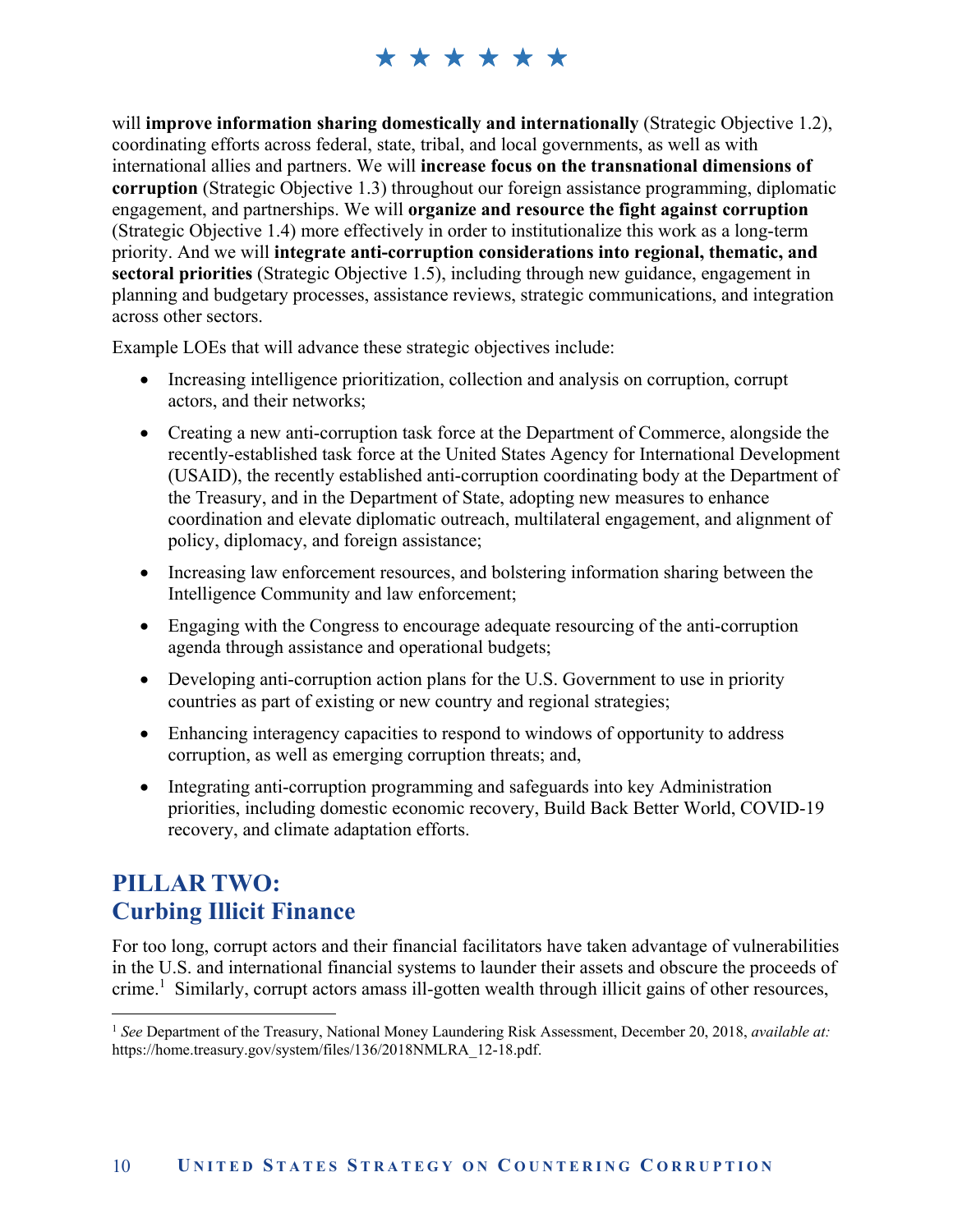including minerals and wildlife. To counter corruption effectively around the globe, the U.S. Government must, at home and abroad, combat money laundering, illicit trafficking, and other forms of criminal activity that fuel corruption and allow criminal actors to launder and shelter the proceeds of their illicit activities.

As the largest economy in the international financial system, the United States bears particular responsibility to address our own regulatory deficiencies, including in our AML/CFT regime, in order to strengthen global efforts to limit the proceeds of corruption and other illicit financial activity. We will therefore **address deficiencies in the U.S. anti-money laundering regime**  (Strategic Objective 2.1), including by effectively collecting beneficial ownership information on those who control anonymous shell companies, and by increasing transparency in real estate transactions. Recognizing how quickly money and other commodities move across borders, we will also **work with allies and partners to address governance weaknesses and other deficiencies** (Strategic Objective 2.2), tighten global regimes, increase information sharing and law enforcement cooperation, and prevent the establishment of new safe havens as we work to close old ones.

Example LOEs that will advance these strategic objectives include:

- Finalizing effective beneficial ownership regulations, and building a database of the beneficial owners of certain companies, in order to help domestic and international partners identify bad actors;
- Promulgating regulations targeting those closest to real estate transactions to reveal when real estate is used to hide ill-gotten cash or to launder criminal proceeds;
- Prescribing minimum reporting standards for investment advisors and other types of equity funds;
- Using existing authorities, and working with the Congress to expand authorities where necessary, to make sure that key gatekeepers to the financial system—including lawyers, accountants, and trust and company service providers—cannot evade scrutiny;
- Bringing aggressive enforcement action, including relevant tax enforcement, against money launderers and those who enable launderers as appropriate, considering new legislation expanding criminal substantive law as needed, and expanding investigative tools as well as new information generated by whistleblower programs and enhanced beneficial owner information disclosure obligations; and,
- Working with partner countries, through diplomatic engagement, law enforcement cooperation, and capacity building, to strengthen their regimes.

# **PILLAR THREE: Holding Corrupt Actors Accountable**

As the U.S. Government works to address deficiencies and decrease the ability of corrupt actors to launder the proceeds of their activities through global markets, we will also hold accountable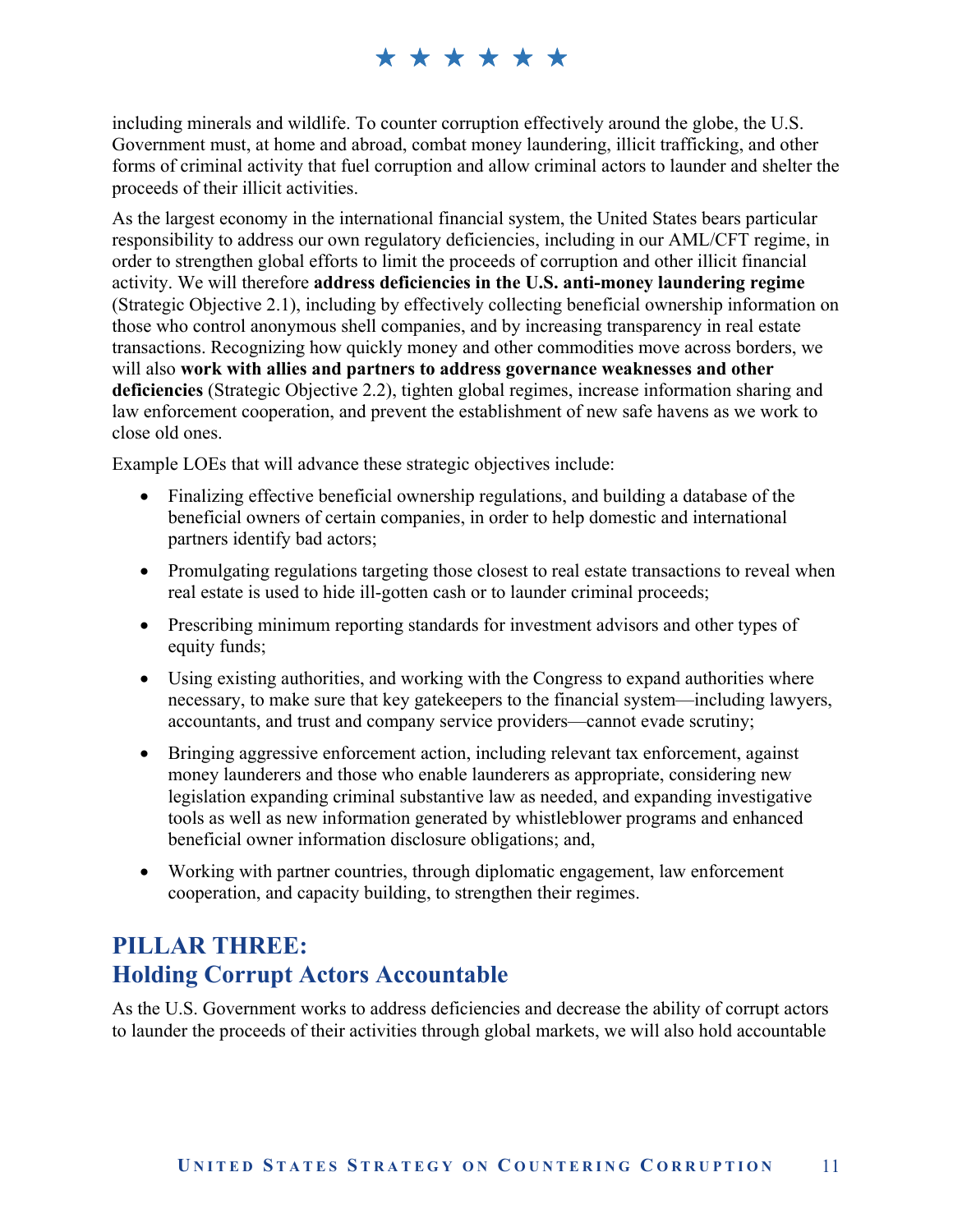those who choose to engage in corruption. As part of this effort, the U.S. Government will enforce existing rules using proven tools, while also working with the Congress on new authorities to take on the corruption challenge as it stands today.

To do so, we will **continue and enhance our strong enforcement efforts** (Strategic Objective 3.1), applying existing laws with vigor and expanding our cooperation with additional jurisdictions. We will **update the tools available to hold corrupt actors accountable at home and abroad** (Strategic Objective 3.2), including by working with the Congress to criminalize the demand side of bribery by foreign public officials. We will **work with partners to create complementary regimes and amplify our efforts** (Strategic Objective 3.3), coordinating and cooperating on tax enforcement, sanctions, visa restrictions, and other effective authorities and tools. We will **strengthen the ability of foreign partner governments to pursue accountability in a just and equitable manner** (Strategic Objective 3.4), enhancing support to international partnerships and transnational initiatives, and working with partners to incentivize and enhance their capacities to pursue reform. And we will **bolster the ability of civil society, media, and private sector actors to prevent corruption and push for accountability** (Strategic Objective 3.5), growing collaboration and communication with a wide range of partners.

Example LOEs that will advance these strategic objectives include:

- Continuing to vigorously pursue the enforcement of foreign bribery cases through the FCPA, money laundering charges, and forfeitures for promoting corrupt schemes and laundering corruption proceeds as appropriate;
- Establishing, through the Treasury, a pilot Kleptocracy Asset Recovery Rewards Program that will enhance the U.S. Government's ability to identify and recover stolen assets linked to foreign government corruption held at U.S. financial institutions;
- Launching an interagency Democracies Against Safe Havens Initiative, led by State, that will engage partner countries to coordinate actions on law enforcement, sanctions, and visa restriction implementation, and on detecting and disrupting kleptocracy and foreign bribery;
- Enhancing the capacity to identify, track, and disrupt illicit finance and other illicit activity, kleptocracy, and strategic corruption in priority countries through USAID's Global Accountability Program and other programs;
- Working with the private sector to improve the international business climate by encouraging the adoption and enforcement of anti-corruption compliance programs by U.S. and international companies, and promoting relevant anti-corruption provisions in trade agreements; and,
- Elevating diplomatic and development efforts to support, defend, and protect civil society and media actors, including investigative journalists.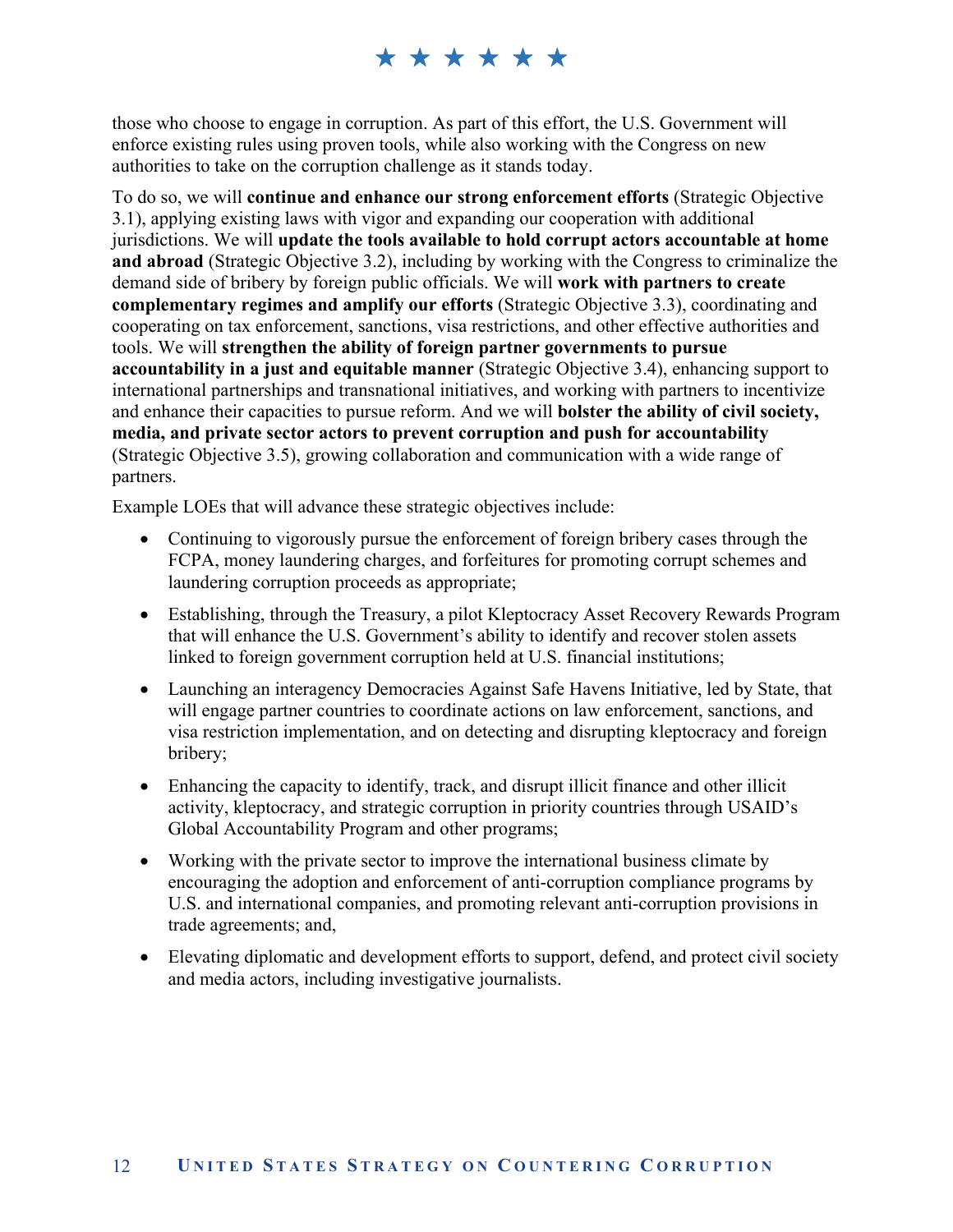# **PILLAR FOUR: Preserving and Strengthening the Multilateral Anti-Corruption Architecture**

The United States remains committed to strengthening the international architecture in which multilateral initiatives, agreements, and standards magnify and give legitimacy to anti-corruption efforts around the world. Only by doing so will we decrease the prevalence of corruption and lower rewards for engaging in corrupt behavior. By leading within existing institutions and, in consultation with partners, building new fit-for-purpose platforms, the United States will further strengthen the multilateral system's approach to corruption as a global problem, using all available fora to tackle shared priorities and eliminate safe havens for corrupt actors and their criminal proceeds.

To do so, we will **bolster anti-corruption institutions and implementation of existing frameworks** (Strategic Objective 4.1), including by implementing existing agreements, pushing partners to live up to their obligations, and holding accountable those who fail to do so. We will also **redouble our efforts in multilateral fora** (Strategic Objective 4.2) to push for anticorruption measures, advocate for strong corruption controls in any multilateral assistance, and expand and enhance our engagement in key venues.

Example LOEs that will advance these strategic objectives include:

- Preserving and strengthening the international anti-corruption architecture in organizations such as the Organization for Economic Cooperation and Development (OECD), the Organization of American States (OAS), and the United Nations, including through enhanced implementation of the United Nations Convention Against Corruption (UNCAC);
- Expanding NATO's Building Integrity Program to target corruption in finance, acquisition, and human resources functions;
- Pushing the G20 and G7 to implement strong transparency and anti-corruption measures across all ministerial tracks; and,
- Reinvigorating U.S. participation in the Open Government Partnership and Extractive Industries Transparency Initiative.

# **PILLAR FIVE: Improving Diplomatic Engagement and Leveraging Foreign Assistance Resources to Advance Policy Objectives**

Diplomatic engagement, foreign assistance, including security sector assistance, and multilateral lending are central to the United States' approach to countering corruption. Collectively, these activities can bolster partner government will and capacity to foster ethical behavior, strengthen legal regimes and ensure enforcement of anti-corruption measures, and organize effective mitigation of, and responses to, the use of strategic corruption, among other actions. They can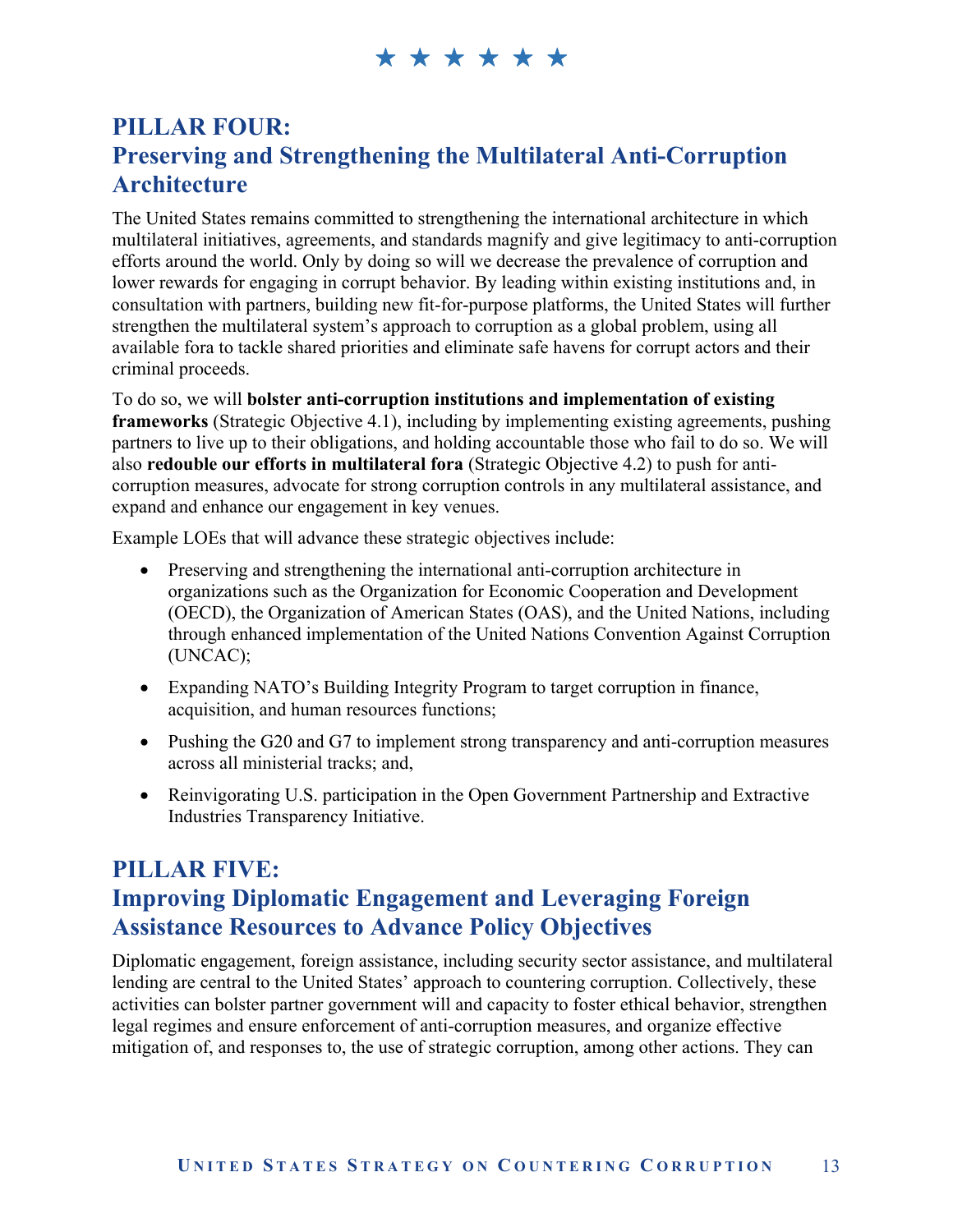also support civil society in spotlighting corruption, engaging in advocacy and action, and building support for anti-corruption reform.

However, in the absence of nuanced analysis of local political, economic, and social dynamics, adequate risk management measures, and alignment with other U.S. Government priorities, foreign assistance can be diverted or inadvertently reinforce corrupt power structures. To safeguard its assistance dollars, the U.S. Government must therefore assess the absorptive capacity of prospective partners, rationalize investments across the interagency, operate its programming with the utmost transparency, and ensure that its assistance efforts fully align with broader policy goals.

To address the global reach of corruption and its pernicious effects, we will **elevate and expand the scale of diplomatic engagement and foreign assistance** (Strategic Objective 5.1), including by enhancing partner governments' capacities to fight corruption in cooperation with U.S. law enforcement authorities and bolstering the prevention and oversight capacities of willing governments.2 We will **protect anti-corruption actors** (Strategic Objective 5.2) and defend the freedom of expression of anti-corruption activists, whistleblowers, and investigative journalists. We will **leverage innovation in the fight against corruption** (Strategic Objective 5.3), applying new approaches and technological tools to promote transparency and detect fraud and illicit finance. We will **improve consistency and risk analysis across foreign assistance** (Strategic Objective 5.4), ensuring joint analysis to better understand corrupt networks, the likely impact of U.S. assistance on corruption dynamics, and best practices for mitigating risk in particular contexts. And we will **improve security assistance and integrate anti-corruption considerations into military planning, analysis, and operations** (Strategic Objective 5.5) and develop new protocols for assessing corruption risk.<sup>3</sup>

Example LOEs that will advance these strategic objectives include:

- Elevating corruption as a diplomatic priority in a manner tailored to local conditions;
- Developing U.S. embassy-specific strategies for bilateral and public diplomacy to support local and U.S. Government-funded anti-corruption initiatives, and to protect reformers;
- Substantially expanding anti-corruption focused U.S. assistance, and monitoring the efficacy of this assistance;
- Building additional flexibility into anti-corruption initiatives and assistance efforts to respond to unexpected openings or backsliding;
- Surging support to civil society and investigative journalism coalitions to ensure safety and greater collective action;

<sup>&</sup>lt;u>.</u> <sup>2</sup> Technical edit on December 20, 2021, to align numbering of Strategic Objectives in the Strategy with the Appendix.

<sup>&</sup>lt;sup>3</sup> Any new initiatives and expansions of existing efforts requiring additional financial resources included as part of this Strategy and associated Appendix are dependent on available funding.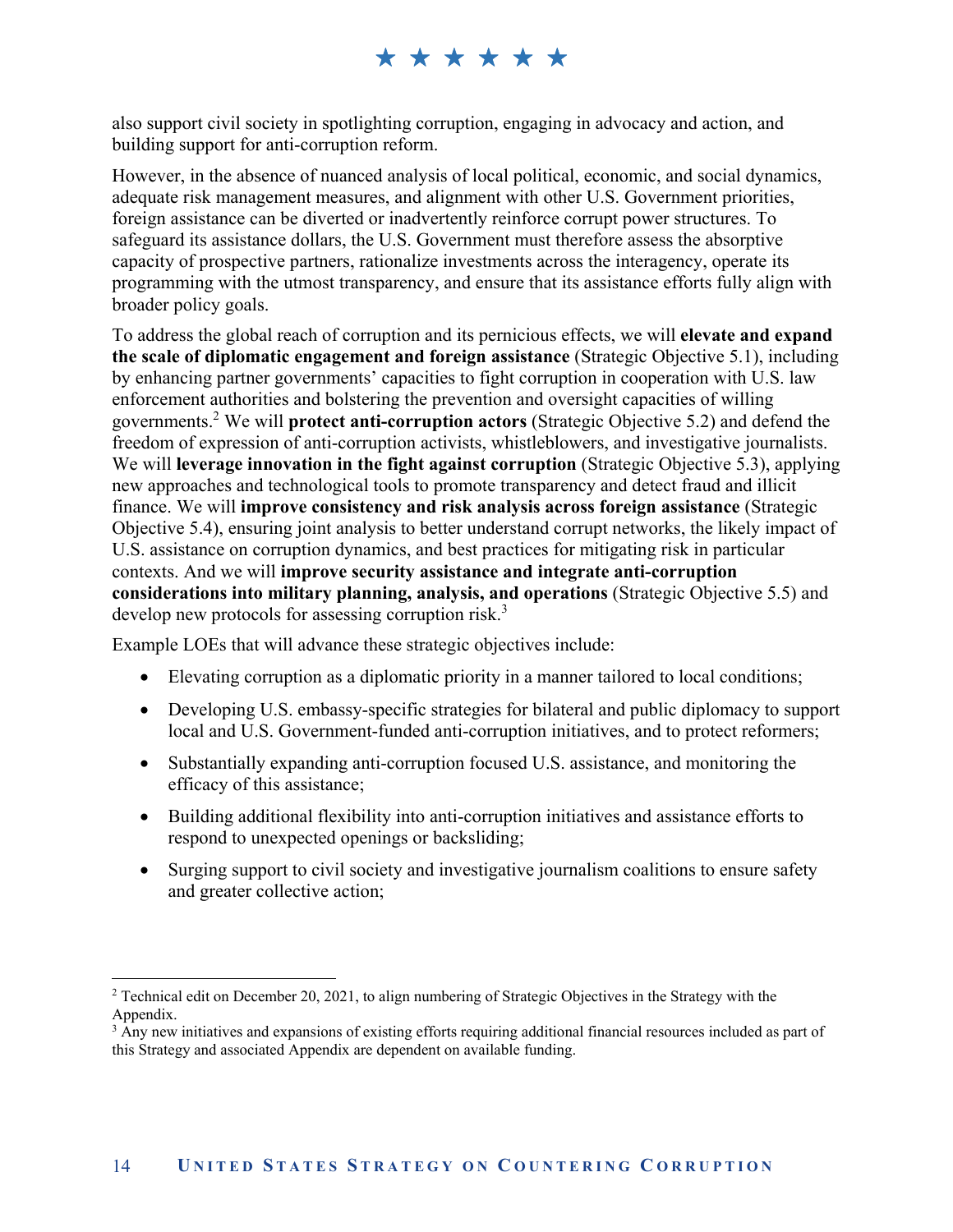# \*\*\*\*\*\*

- Bolstering public sector anti-corruption capacity, including through transparency and open government approaches, enhanced governance, and support for independent audit and oversight institutions;
- Developing anti-corruption integration tools and resources for practitioners in technical sectors;
- Re-evaluating the criteria for government-to-government assistance, including around transparency, accountability, opportunities for successful outcomes, and building successful relationships with U.S. law enforcement partners in anti-corruption efforts; and,
- Strengthening analysis of corruption risks in security cooperation and military operations.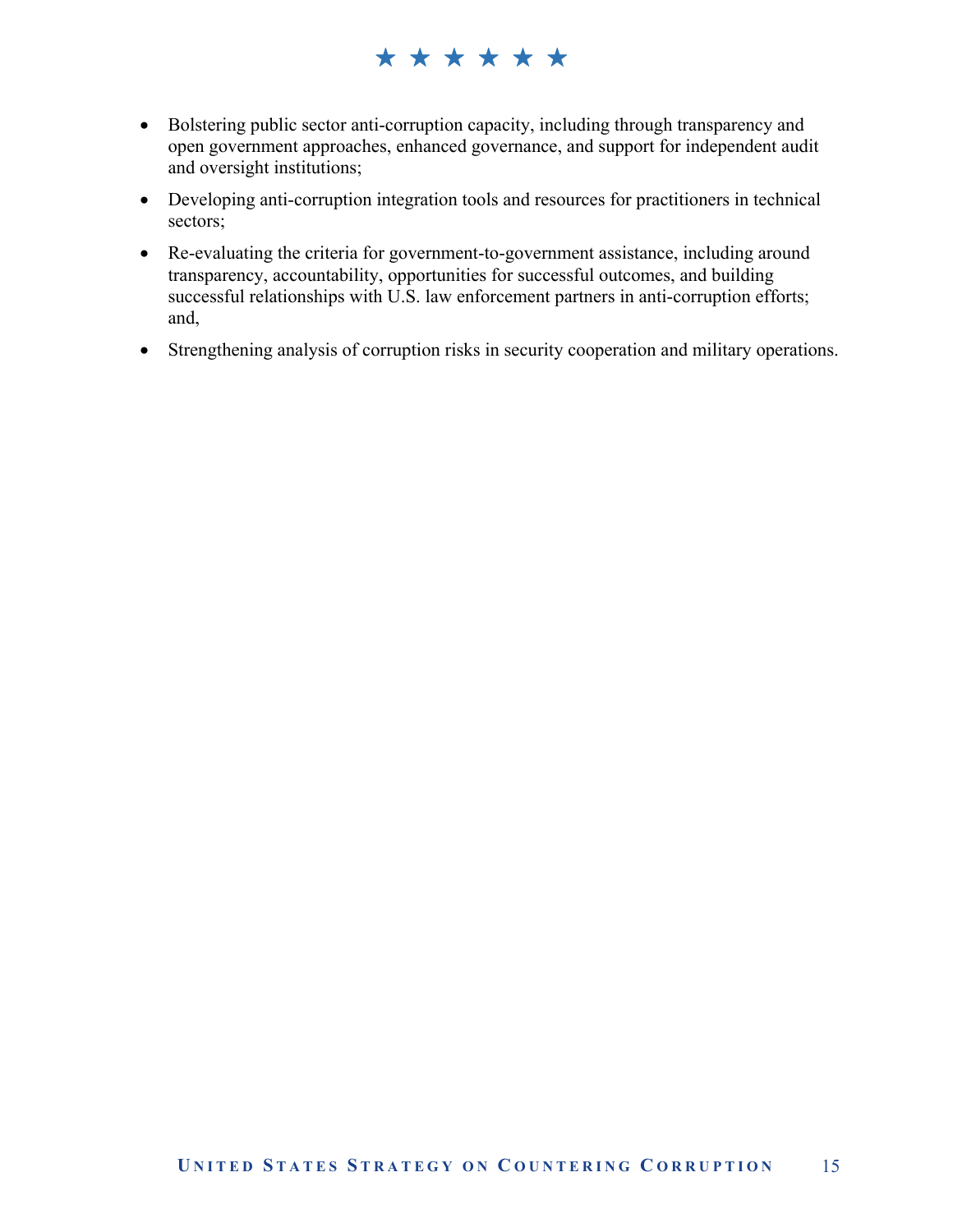

# **THE WAY FORWARD**

Corruption carries enormous costs, whether one measures in dollars, livelihoods, or faith in accountable governance. The scale of the problem is formidable. But so too is the global commitment to preventing and otherwise combatting it, which brings together governments, frontline activists, researchers, investigative journalists, members of the business community, and everyday citizens. Together with these partners, the U.S. Government will lead in advancing the fight against corruption, including through the power of our example at home.

The U.S. Government has already begun to implement actions under each of this Strategy's Strategic Objectives. To hold ourselves accountable, Federal departments and agencies, coordinated by the National Security Council, and in consultation with the National Economic Council and Domestic Policy Council, will report annually to the President on progress made against the Strategy's goals. By elevating our efforts, coordinating with partners, and learning as we move forward, together we will counter a crime that robs individuals and rots societies. Together, we will create a safer, more equitable, and more prosperous world.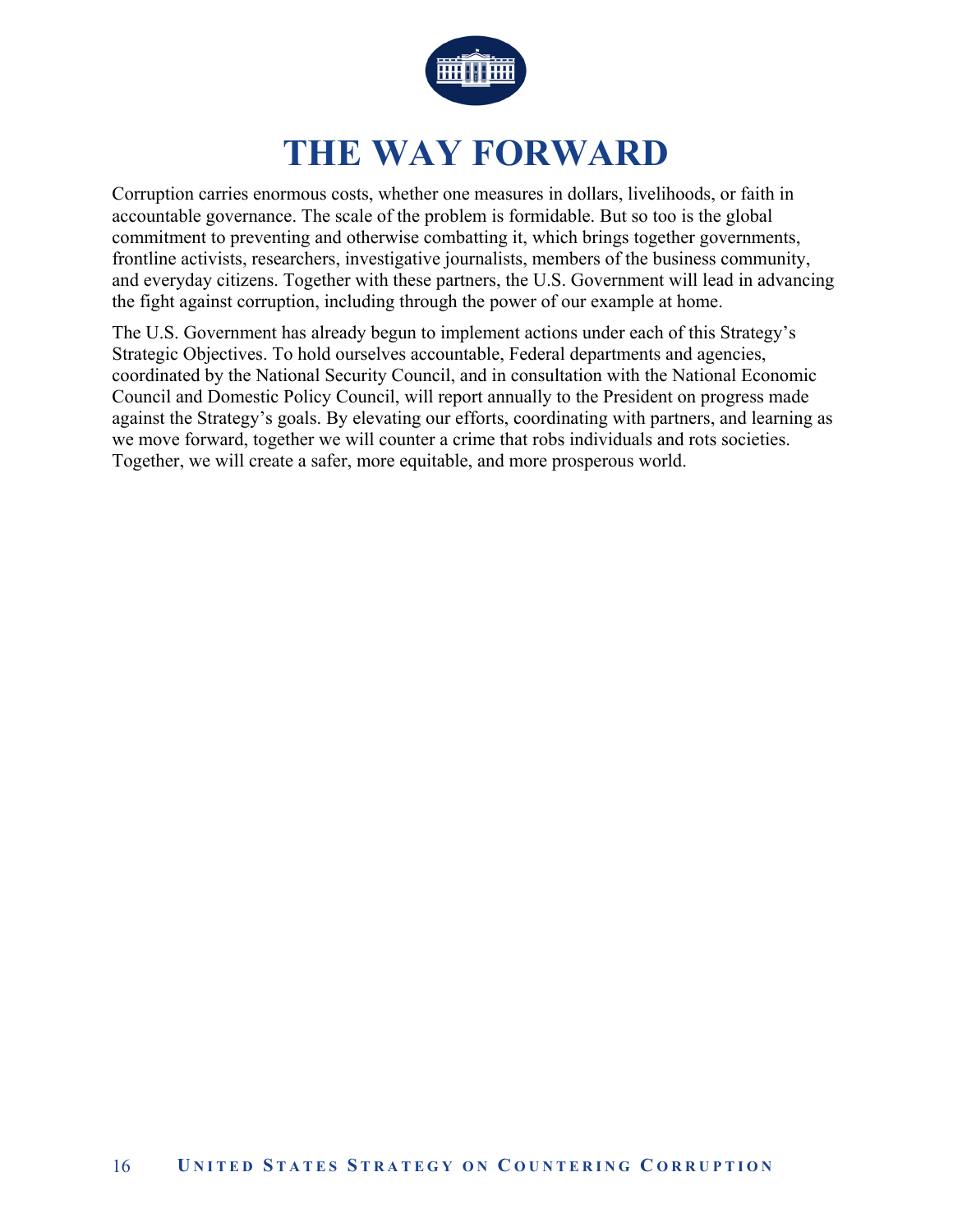

# **APPENDIX: Lines of Efforts to Effectively Counter Corruption**

The first United States Strategy on Countering Corruption provides a comprehensive roadmap for how the United States will amplify its efforts domestically and internationally, with governmental and non-governmental partners, to prevent, limit, and respond to corruption and related crimes. The U.S. Government will organize its anti-corruption work under the following five, mutually-reinforcing pillars:

- Modernizing, coordinating, and resourcing U.S. Government efforts to fight corruption;
- Curbing illicit finance;
- Holding corrupt actors accountable;
- Preserving and strengthening the multilateral anti-corruption architecture; and,
- Improving diplomatic engagement and leveraging foreign assistance resources to advance policy goals.

This Appendix outlines the key lines of effort falling under each of the five pillars' strategic objectives.

# **PILLAR ONE: Modernizing, Coordinating, and Resourcing U.S. Government Efforts to Fight Corruption**

#### **Strategic Objective 1.1: Enhance corruption related research, data collection, and analysis**

- The Intelligence Community (IC) will work to increase intelligence prioritization, collection and analysis on corrupt actors and their networks.
- The U.S. Government will augment and improve analysis and understanding of how corruption threatens the United States, its partners, and allies across the political, social, and economic spheres. Departments and agencies will work toward a more comprehensive understanding of this threat picture, including by sharing information and data with the appropriate parts of the Federal Government, as well as with state, local, tribal, and territorial partners.
- Departments and agencies will work to support and better make use of analysis conducted by external partners, including academia, the private sector, civil society, and media.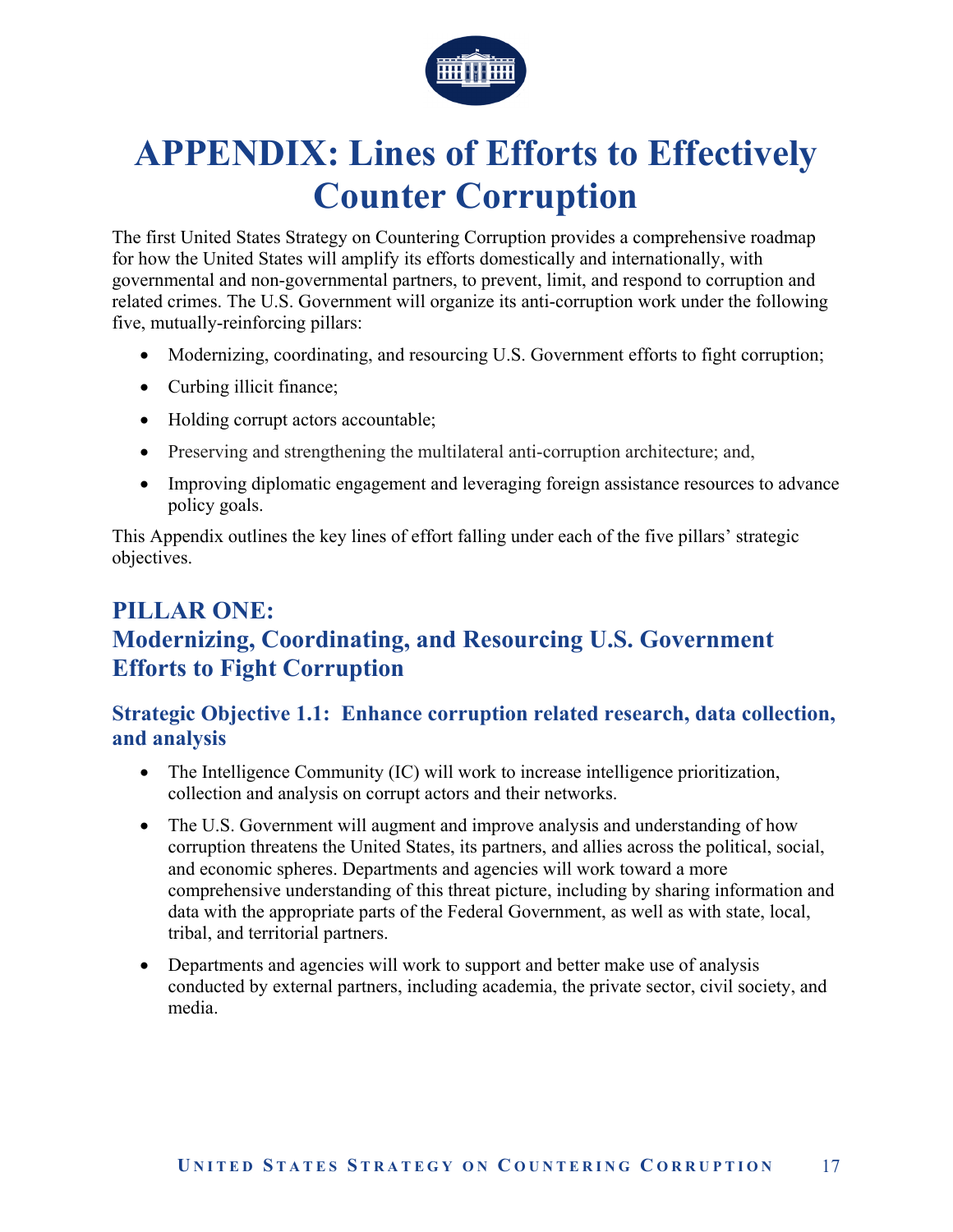#### **Strategic Objective 1.2: Improve information sharing within the U.S. Government, with non-U.S.-Governmental entities, and internationally**

- Departments and agencies will improve their communication efforts, information exchange, and public awareness campaigns related to the fight against corruption, including by increasing focus on corruption's lesser-understood dimensions. These include the ways that corruption impacts vulnerable groups at a disproportionate rate, the impact of corruption as a transnational phenomenon, and the role of illicit finance in enabling corrupt acts. Departments and agencies will communicate the hazards posed by corruption and the need to address this threat comprehensively.
- Departments and agencies will promote information sharing internally as appropriate, as well as with governmental and non-governmental partners, in order to curb illicit finance, hold corrupt actors accountable, and bolster international partnerships.

#### **STRATEGIC OBJECTIVE 1.3: Increase focus on the transnational dimensions of corruption**

- The United States will increase its focus on the transnational aspects of corruption, including kleptocracy and the use of corruption by state actors and their proxies to advance national policy aims, through human and financial resourcing, information and intelligence collection and analysis, and through foreign assistance, information sharing, and robust partnerships with the private sector, multilateral institutions, civil society, and media actors.
- The United States will continue to link its anti-corruption efforts with those designed to tackle transnational organized crime, including understanding and disrupting networks, tracking flows of money and other assets, and improving information and intelligence sharing across U.S. departments and agencies, and, as appropriate, with international and non-governmental partners.

#### **STRATEGIC OBJECTIVE 1.4: Organize and resource the fight against corruption, at home and abroad**

- Law enforcement will be provided with the independence and resources necessary to investigate and prosecute domestic crimes involving abuses of the public trust. The Administration will advocate for greater transparency in the U.S. campaign finance system, and to strengthen prohibitions on foreign nationals attempting to influence federal, state, or local elections.
- Departments and agencies will support cross-cutting teams designed to combat corruption, and will launch new initiatives for the same:
	- o The Department of the Treasury has established an Anti-Corruption team to develop and support the implementation of current and new initiatives to address corruption and corrupting influence on the U.S. economy. This team works across all elements of the Treasury, including financial crimes and financial intelligence, economic sanctions, financial transparency policy, criminal tax investigations, tax policy, and international finance.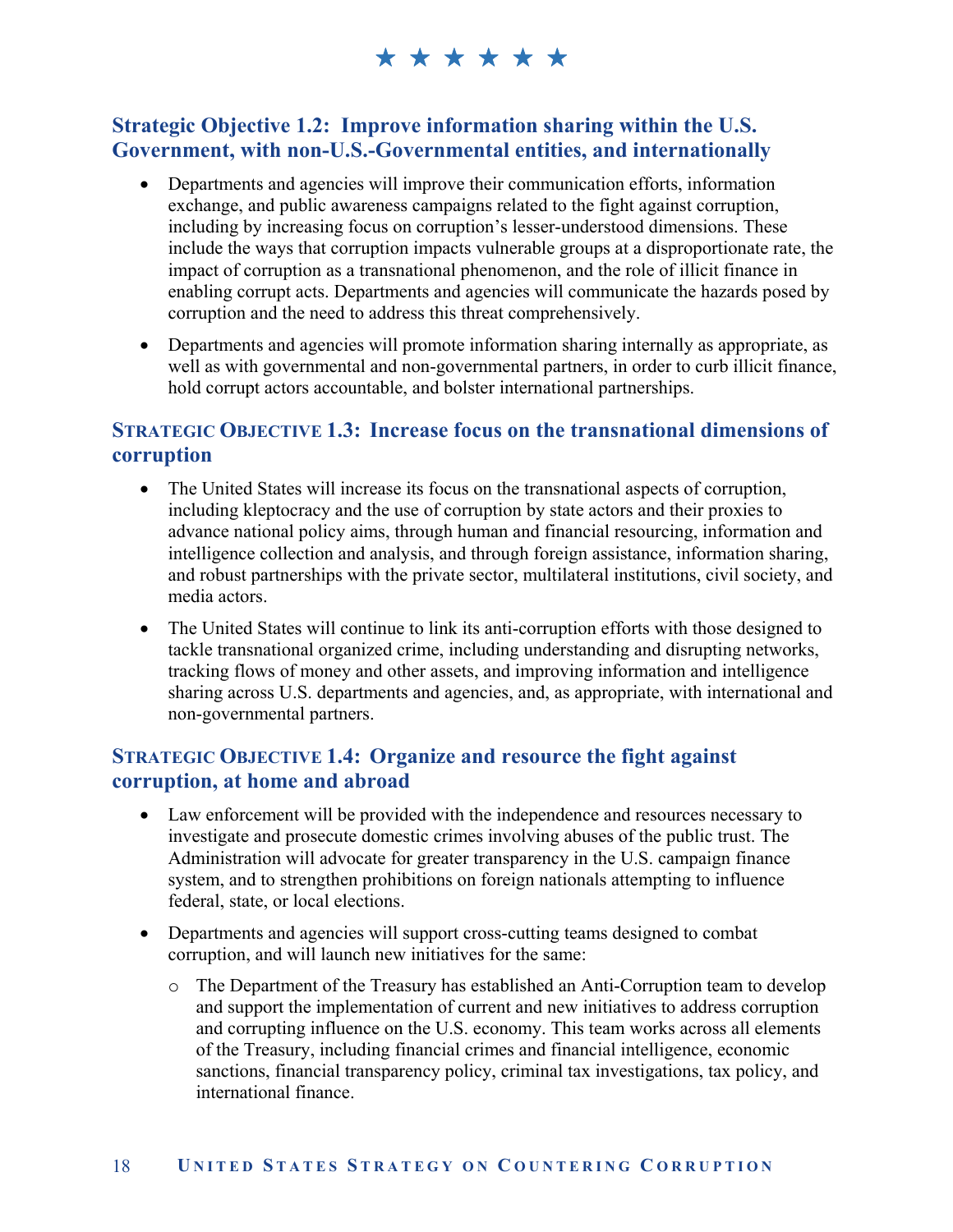- o The Department of State will adopt new measures to enhance coordination, multilateral engagement, and alignment of policy, diplomacy, and assistance, and will further integrate anti-corruption efforts on a priority basis into a wide range of foreign policy issues.
- o In June 2021, the U.S. Agency for International Development (USAID) created an agency-wide Anti-Corruption Task Force (ACTF), led by an Executive Director who reports directly to the Administrator. The ACTF works across all of the Agency's Bureaus and Independent Offices, and in partnership with Missions, to: (1) develop ambitious and innovative anti-corruption programs and partnerships; (2) update relevant strategies, enhance communications, and forge new policy directions; (3) promote the integration of anti-corruption across all foreign assistance sectors, including health, education, climate change, infrastructure, and humanitarian response—and develop tailored safeguards against corruption risk in U.S. assistance; and (4) build additional long-term anti-corruption capacity, tools, and resources at USAID.
- o The Department of Commerce has established an Anti-Corruption Working Group of internal experts to exchange information about ongoing departmental anti-corruption efforts and mutually reinforce this work across different offices within Commerce.
- The FY 2022 President's Budget Request included a significant increase in resources in support of Financial Crimes Enforcement Network (FinCEN) authorities to build a new beneficial ownership data system for use by qualified law enforcement, consistent with efforts the United States has supported globally at the Financial Action Task Force (FATF). The Administration will continue to work with the Congress to adequately resource FinCEN and those departments and agencies who identify, investigate, and take enforcement actions against fraud, money laundering, terrorist financing, and proliferation financing.
- The United States will focus on law enforcement, including by aiming to deploy resources to, among other actions, investigate entities that appear to facilitate the most egregious activities, including those individuals facilitating money laundering for drug trafficking organizations, kleptocrats, and terrorist financing.

#### **STRATEGIC OBJECTIVE 1.5: Integrate an anti-corruption focus into regional, thematic, and sectoral priorities**

The U.S. Government will integrate anti-corruption considerations into the full range of its foreign policy-making, including, but not limited to:

- **Regional:** Departments and agencies will incorporate anti-corruption objectives into country-level and regional strategies, as well as through anti-corruption action plans for priority countries.
- **Strategic communications:** Departments and agencies will use existing and new platforms to convey both how and why the United States is expanding its anti-corruption efforts. Messaging around anti-corruption will be incorporated into public engagements, both in the United States and abroad, as U.S. officials seize opportunities to advance anticorruption priorities.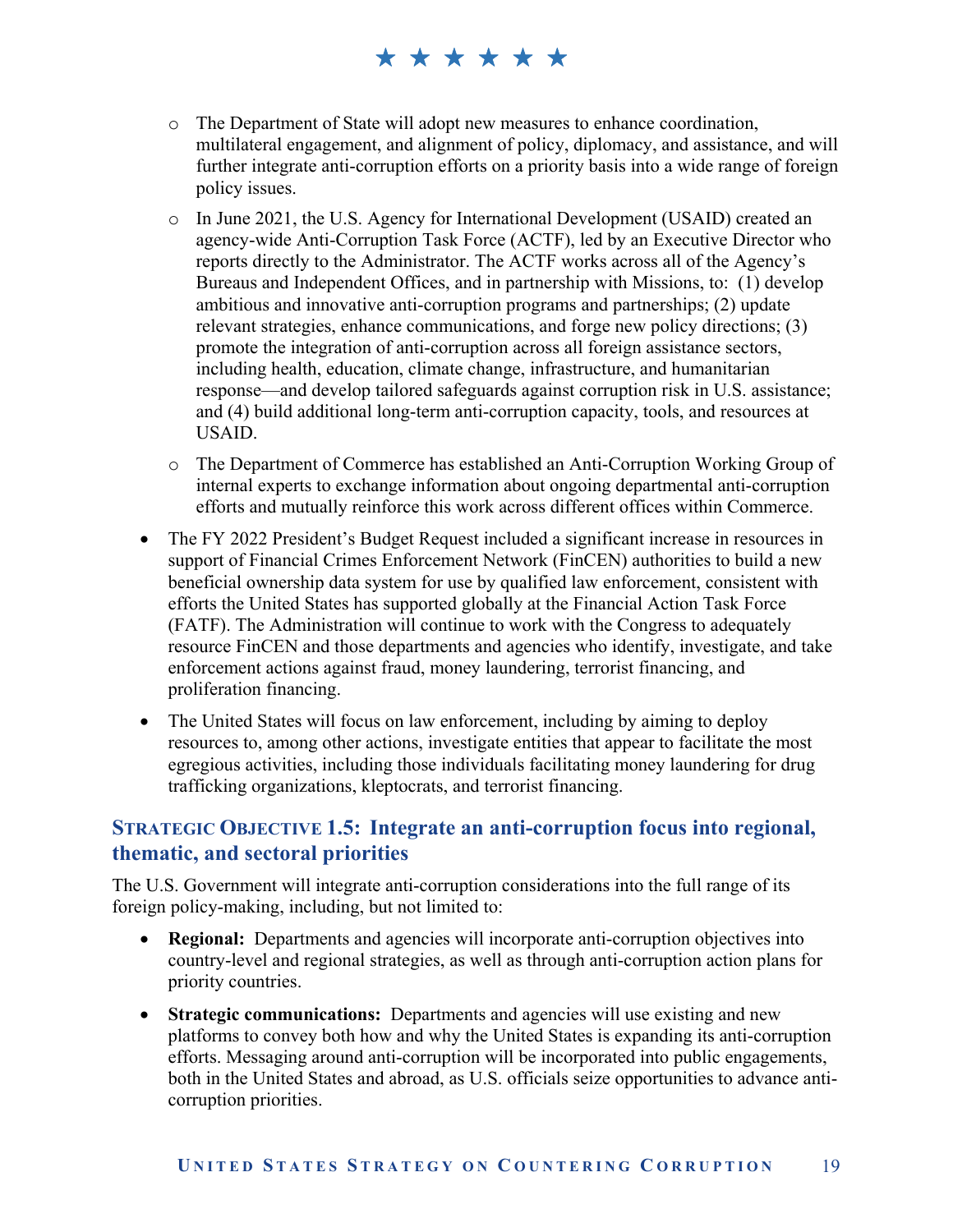**Integration of anti-corruption considerations across foreign assistance:** The United States will support the integration of anti-corruption goals into the strategies, implementation, and learning of non-democracy sectors (e.g., health, education, economic growth) to improve sectoral outcomes and tackle corruption from multiple angles. As part of this commitment, we will consider establishing targets for the proportion of assistance that advances anti-corruption integration, and track progress meeting those targets over time.

#### **Spotlight: Curbing Corruption Related to COVID-19 Response**

In Peru, USAID leveraged citizen engagement to improve public integrity and reduce government corruption in disaster response efforts, including for COVID-19. Building off a platform established to observe flood relief funds, USAID trained civil society leaders to use virtual platforms to oversee public works and budget execution as "citizen watchdogs" for COVID relief. USAID supported 95 citizen monitors in observing the use of the \$27.5 million "Getting Going, Peru!" COVID economic recovery initiative, which is investing in housing, jobs, agriculture, and roads. Citizen monitors also supervised and reported on irregularities in the distribution of COVID food aid in 139 municipalities in Peru.

 **Infrastructure:** As part of the Build Back Better World (B3W) agenda, the United States will work with allies and partners to provide billions of dollars in transparent, high-quality infrastructure investment. B3W infrastructure projects will be developed in consultation with relevant stakeholders, spanning governments, civil society, non-governmental organizations, and the private sector. Additionally, the United States will provide government-togovernment technical assistance to ensure partners are able to complete B3W infrastructure projects efficiently and accountably.

 **Climate:** The United States will work to integrate anti-corruption considerations into its activities to provide \$11 billion in climate finance to support climate action in developing nations, to ensure that those funds achieve their intended purpose.

# **PILLAR TWO: Curbing Illicit Finance**

<u>.</u>

#### **STRATEGIC OBJECTIVE 2.1: Address Deficiencies in the Anti-Money Laundering Regime**

 **Beneficial ownership transparency**: The United States will publish regulations and build a beneficial ownership database to implement the Corporate Transparency Act (CTA). Corrupt actors frequently use opaque legal structures—such as shell companies to hide and launder the proceeds of their crimes. In the U.S. anti-money laundering (AML) regime, the lack of timely access to adequate, accurate, and current beneficial ownership information has been identified as a gap. The 2018 U.S. National Money Laundering Risk Assessment<sup>4</sup> found that misuse of legal entities to hide a criminal

<sup>4</sup> *See* Department of the Treasury, National Money Laundering Risk Assessment, December 2018, *available at:* https://home.treasury.gov/system/files/136/2018NMLRA\_12-18.pdf.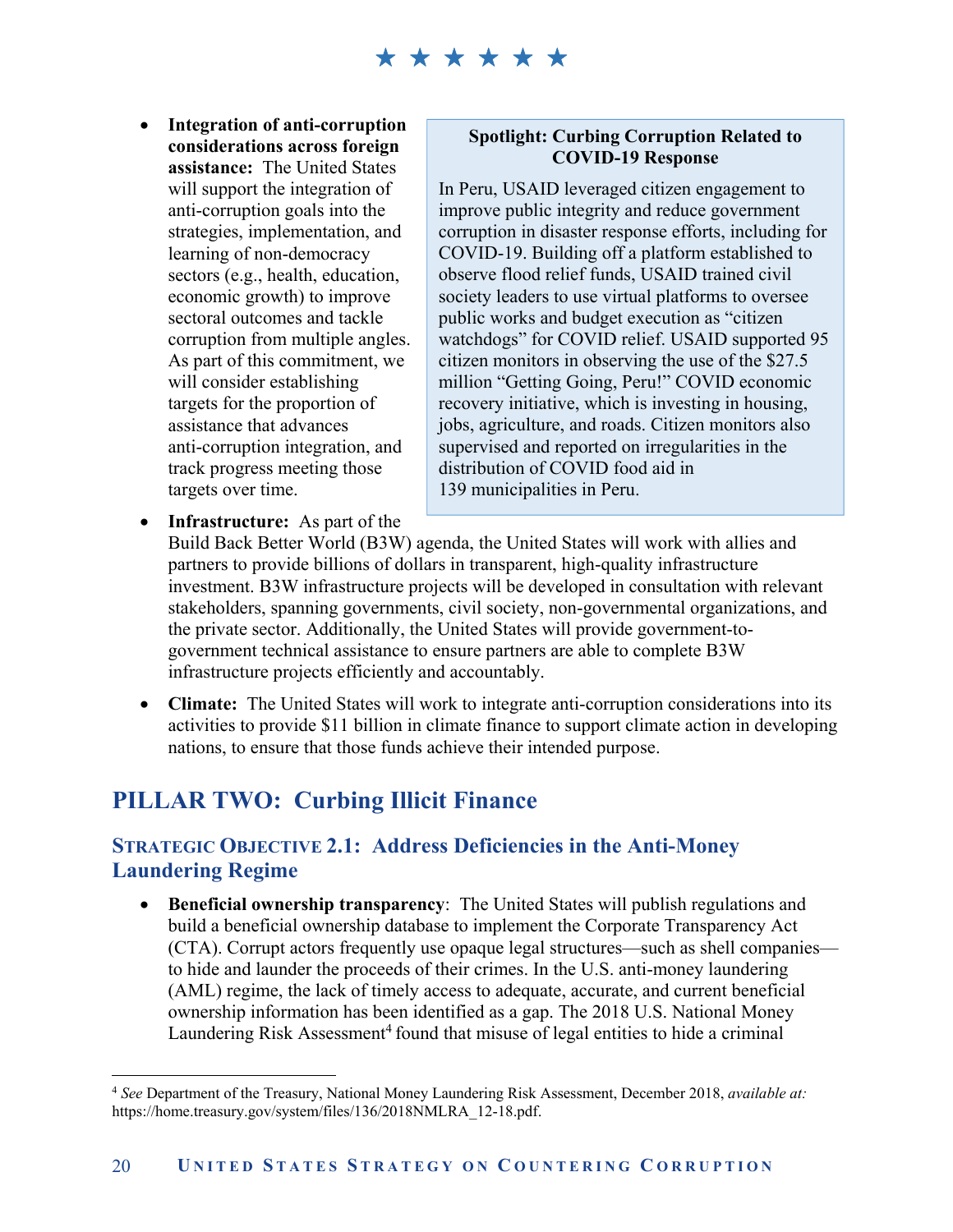beneficial owner or illicit source of funds had been reported by law enforcement as a common feature of money laundering and corruption schemes, that criminals consistently use shell companies to disguise criminal proceeds, and U.S. law enforcement agencies have had no systematic way to obtain information on the beneficial owners of legal entities.<sup>5</sup> The CTA requires the Treasury to create a beneficial ownership registry that collects information of the true owners of certain companies—and to make that information accessible to Federal agencies engaged in national security, intelligence, and law enforcement activity; state, local, and tribal law enforcement; Federal functional regulators; appropriate foreign authorities; and financial institutions, with the consent of the company, to facilitate compliance with their due diligence obligations.

#### **Spotlight: Procurement Collusion Strike Force**

Initiated in November 2019, the Procurement Collusion Strike Force (PCSF) leads a coordinated national response to combat antitrust crimes and related schemes in government procurement, grant, and program funding at all levels of government— Federal, state, and local. The PCSF is comprised of the Antitrust Division of DOJ, multiple U.S. Attorneys' Offices around the country, the Federal Bureau of Investigation (FBI), and the Inspectors General for multiple Federal agencies. Since its inception, the PCSF has expanded international collaboration and is engaging foreign partners in bid rigging, collusion, and market manipulation schemes negatively impacting government spending.

 $\overline{a}$ 

 **Transparency in government procurement:** Section 885 of the FY21 National Defense Authorization Act (NDAA) requires prospective Federal contractors and grantees to disclose beneficial ownership, i.e., the true owners of the contracts, as information for inclusion in the Federal Awardee Performance and Integrity Information System database. The United States will publish effective regulations implementing the legislation. It is imperative that the U.S. Government, and our partners and allies, are open and transparent regarding the people and entities with which they are contracting.

Departments and agencies will also work with interested domestic and international stakeholders to leverage increased global interest in environmental, social, and governance investing as part of broader discussions on gatekeeping and encouraging clean corporate governance. This includes, among other things, improving organizational

transparency in corporate decision making, board makeup, and executive compensation.

<sup>5</sup> *See also* FATF mutual evaluation of the United States, December 2016, *available at:* https://www.fatfgafi.org/media/fatf/documents/reports/mer4/MER-United-States-2016.pdf.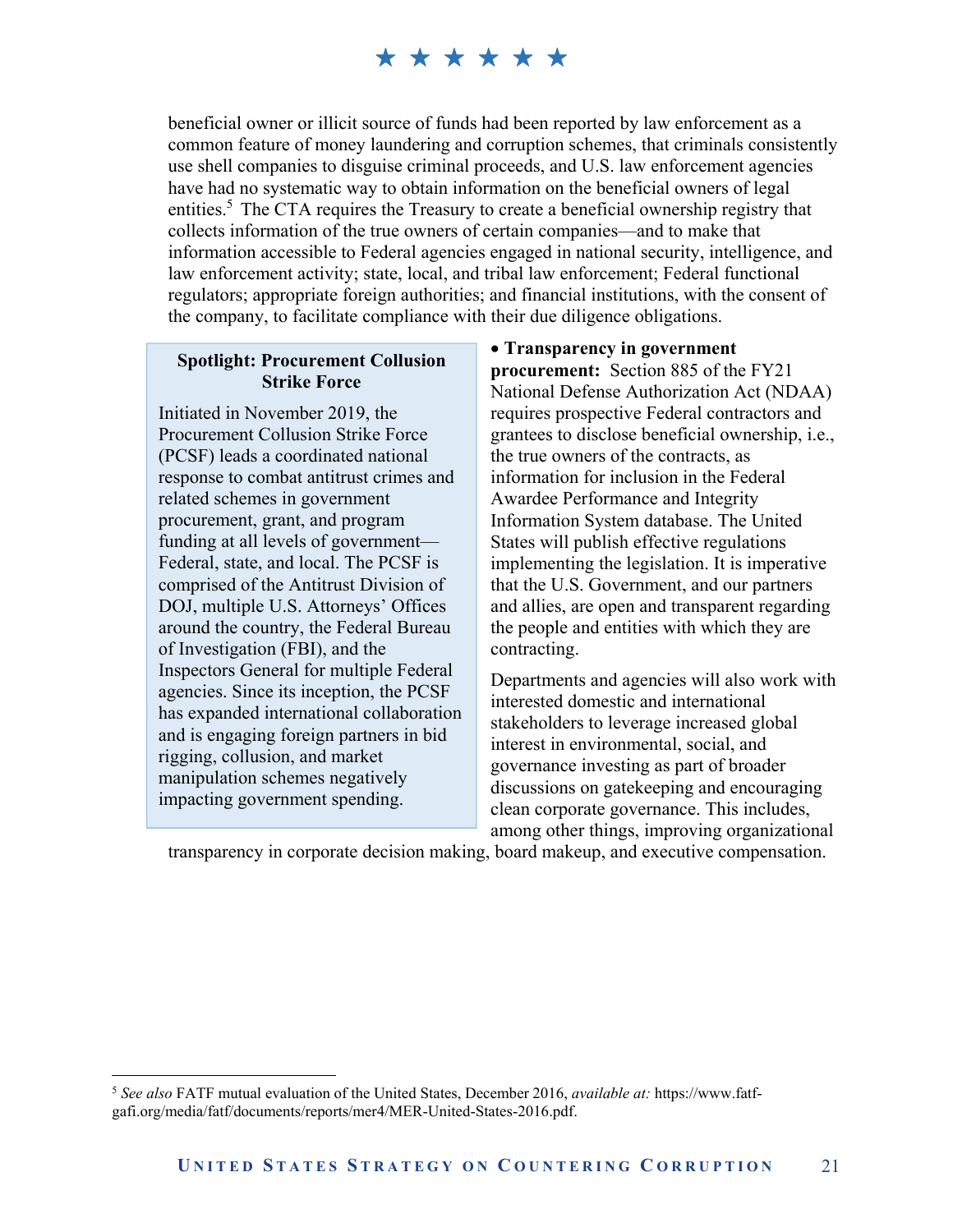- **Real estate:** The Treasury will issue regulations that will include reporting requirements for those with valuable information regarding real estate transactions. The U.S. real estate market has become a significant destination for the laundered proceeds of illicit activity, including corruption. According to analysis conducted by Global Financial Integrity, more than \$2.3 billion was laundered through U.S. real estate between 2015 and 2020.<sup>6</sup> Further, an assessment by the Treasury of Federal cases involving real estate forfeited during a three-year period found that complicit professionals and the use of legal entities and nominees were often involved in aiding all manner of illicit actors, to include corrupt officials, in purchasing U.S. real estate with criminal proceeds.<sup>7</sup> In addition to providing corrupt actors a means to launder ill-gotten gains, a lack of transparency in real estate purchases imposes tangible costs on average Americans in the form of artificially inflated real estate prices. Such regulatory action will greatly diminish the ability of corrupt and other illicit actors to launder their proceeds through real estate purchases in the United States.
- **Investment advisers and other private equity funds:** The Treasury will re-examine the 2015 Notice of Proposed Rule Making (NPRM) that would prescribe minimum standards for antimoney laundering programs and suspicious

1

#### **Spotlight: Geographic Targeting Orders**

Certain types of real estate transactions are vulnerable to abuse by illicit actors seeking to launder criminal proceeds, including the proceeds of corruption. For example, many real estate transactions involve the use of shell companies, all-cash purchases, purchases by international wire from countries with strict banking secrecy regimes, processes that limit transparency, and the use of intermediaries without AML/CFT obligations. These vulnerabilities are exacerbated by a perception that real estate can be a safe way to park value and obfuscate the source of illicit funds.

Since 2016, FinCEN has issued geographic targeting orders (GTO) to title insurance companies, most recently requiring them to identify the natural persons behind legal entities used in allcash purchases of residential real estate exceeding \$300,000 in 12 U.S. metropolitan areas. The GTOs have provided greater insight into illicit finance risks in the residential real estate market, but are only a temporary solution.

activity reporting requirements for certain investment advisors. Certain types of investment professions and entities do not have comprehensive anti-money laundering obligations. This may allow corrupt actors to invest their ill-gotten gains in the U.S. financial system through hedge funds, trusts, private equity funds, and other advisory services or vehicles offered by investment advisers that focus on high-value customers. The lack of regulatory oversight of these industries means that, as the Treasury stated in its 2015 NPRM, "it [is] possible for money launderers to evade scrutiny more effectively by operating through investment advisers rather than through broker-dealers or banks

<sup>6</sup> *See* Acres of Money Laundering: Why U.S. Real Estate is a Kleptocrat's Dream by Lakshmi Kumar & Kaisa de Bel, August 2021, *available at*: https://gfintegrity.org/report/acres-of-money-laundering-why-u-s-real-estate-is-akleptocrats-dream/.

<sup>7</sup> *See* Department of the Treasury, National Strategy for Combatting Terrorist and Other Illicit Financing, January 2020, *available at:* https://home.treasury.gov/system/files/136/National-Strategy-to-Counter-Illicit-Financev2.pdf at Page 17.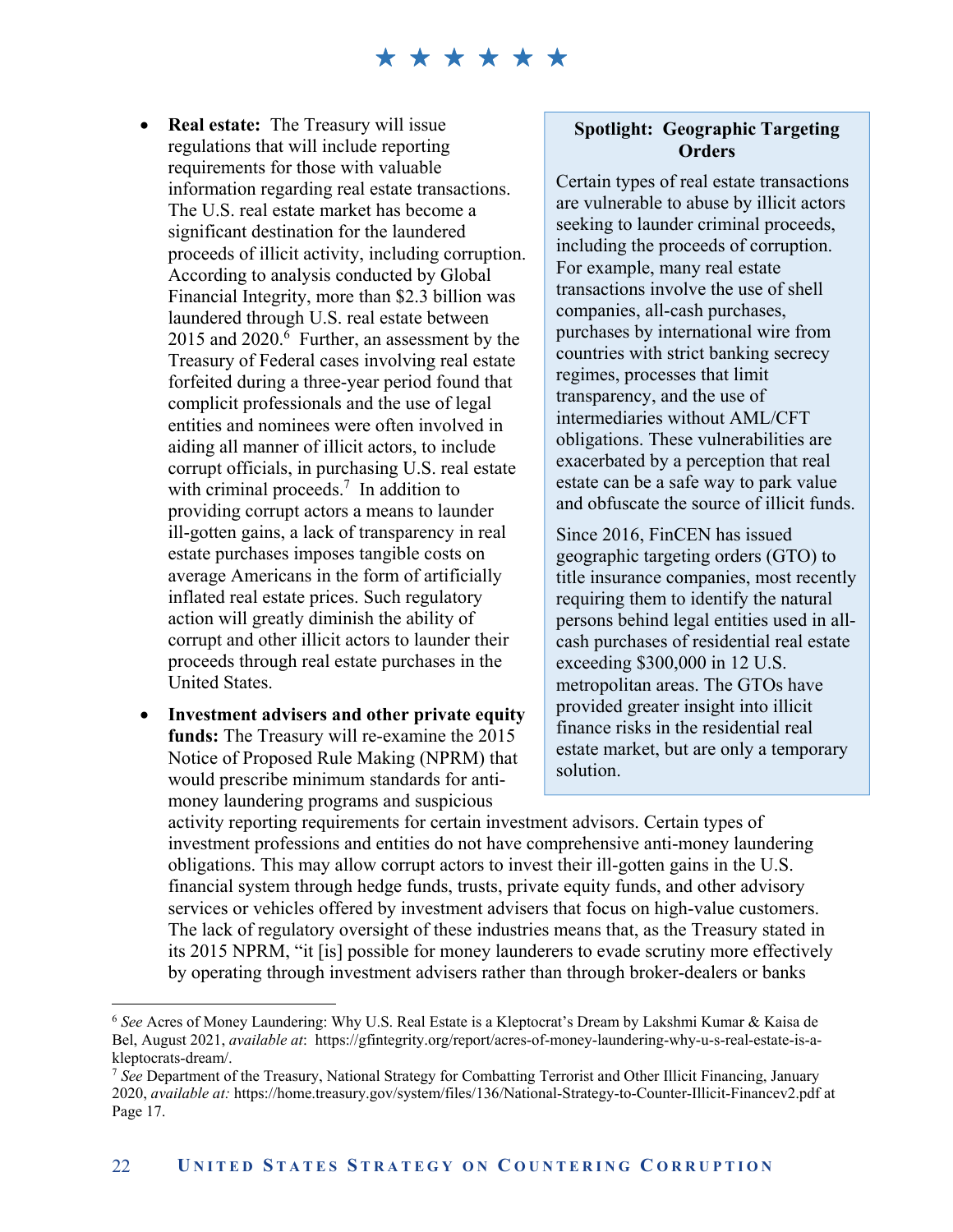directly."8 In addition to re-examining the 2015 NPRM, the Treasury will further consider whether to cover private placement funds, including investments offered by hedge funds and private equity firms.

 **Key gatekeepers/facilitators**: Deficiencies in the U.S. regulatory framework mean various professionals and service providers—including lawyers, accountants, trust and company service providers, incorporators, and others willing to be hired as registered agents or who act as nominees to open and move funds through bank accounts—are not required to understand the nature or source of income of their clients or prospective clients. Yet, they help raise funds, provide advice on investments, structure transactions, and can serve as an access point to the U.S. and international financial systems, including by facilitating the creation of opaque corporate vehicles. Additionally, complicit professionals are often sought by criminal organizations to facilitate their illicit activities. While U.S. law enforcement has increased its focus on such facilitators, it is both difficult to prove "intent and knowledge" that a facilitator was dealing with illicit funds or bad actors, or that they should have known the same.

Cognizant of such constraints, the Administration will consider additional authorities to cover key gatekeepers, working with the Congress as necessary to secure additional authorities. Departments and agencies will also consider ways to increase penalties on gatekeepers who facilitate corruption and money laundering, including by working with states to levy professional sanctions. The United States will consider expanded engagement with key gatekeepers including, as appropriate, information and other data sharing.

- **Tax/offshore financial centers:** The Treasury will advance its efforts to tackle tax evasion and help American families by making the U.S. and global system of taxation more equitable. While tax crimes are thought to be different than corruption, the two are often interconnected. For example, a World Bank study of 25,000 firms in 57 countries found that firms that pay more bribes also evade more taxes.<sup>9</sup>
- **Digital assets:** The United States will continue to review the risk posed by digital assets, including the ways in which corruption contributes to those risks, and will continue to refine policies and regulations as needed. As appropriate, the United States will engage countries to help with the analysis and development of central bank digital currencies in a manner consistent with stability, consumer and investor protection, and countering illicit finance. Advances in digital technology have dramatically improved the efficiency, convenience, and reach of digital alternatives to cash, and accelerated the usage of and commercial trading in digital assets across the world. At the same time, digital assets have been used in support of a variety of illicit activities, including proliferation financing, ransomware attacks, human and narcotics trafficking, fraud, corruption, and sanctions evasion.

1

<sup>8</sup> *See* Anti-Money Laundering Program and Suspicious Activity Report Filing Requirements for Registered Investment Advisers, Notice of Proposed Rulemaking, 80 Fed. Reg. 52,680 (Sept. 1, 2015).

<sup>9</sup> *See* https://www.oecd.org/tax/crime/improving-co-operation-between-tax-authorities-and-anti-corruptionauthorities-in-combating-tax-crime-and-corruption.pdf (page 14).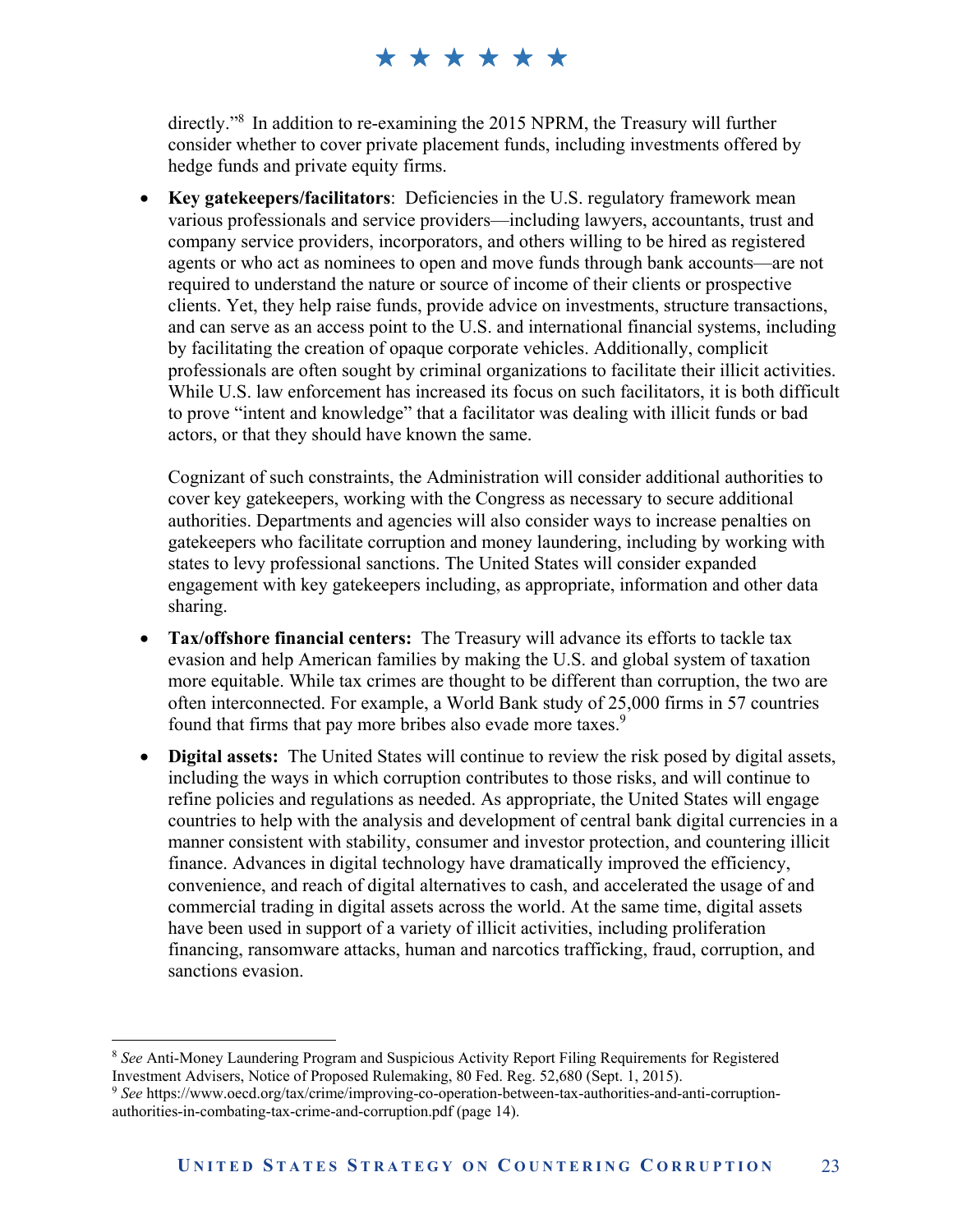- **Art and antiquities markets:** The AML Act mandates that the Treasury conduct a study of the facilitation of money laundering, terrorism finance, and other illicit financial dealings through the trade in works of art, which will be sent to the Congress by the end of 2021. The markets for art and antiquities—and the market participants who facilitate transactions—are especially vulnerable to a range of financial crimes. Built-in opacity, lack of stable and predictable pricing, and inherent cross-border transportability of goods sold, make the market optimal for illicit value transfer, sanctions evasion, and corruption. In September 2021, FinCEN issued an Advance Notice of Proposed Rulemaking (ANPRM) to solicit public comment on questions related to Section 6110 of the AML Act, which amends the Bank Secrecy Act by including as a type of financial institution a person engaged in the trade of antiquities. The comment period for the ANPRM ended on October 25, 2021, and FinCEN will adjudicate the comments with a view to issuing an NPRM in 2022.
- **Assessing additional potential deficiencies:** In addition to those actions discussed above, the United States will continue to assess and seek to remedy identified vulnerabilities in its AML regime and, as appropriate, cover additional sectors. This includes considering further action based on the findings of studies mandated by the AML Act.

#### **STRATEGIC OBJECTIVE 2.2: Work with Partners and Allies to Address Deficiencies**

- **Law enforcement coordination:** The United States will expand its involvement in formal and informal networks like the Europe-based Camden Asset Recovery Interagency Network and its regional bodies, and the International Anti-Corruption Coordination Center, which has multi-country membership and observers. It will also engage directly to increase cooperation with other countries' law enforcement, particularly on investigations leading to asset recovery, and asset returns consistent with Global Forum on Asset Recovery principles. This includes work with countries where the corruption occurred and jurisdictions where the assets have been transferred. This also includes working with State and USAID to ensure that assistance in capacity building is consistent with U.S. law enforcement efforts and priorities to better ensure successful outcomes.
- **Proactive disruption:** The United States will increase cooperation with like-minded countries to prevent the establishment of new safe havens for corrupt actors and their ill-gotten gains. Further, the United States will redouble efforts to assist developed countries in providing financial information critical to asset recovery, and in providing preventative measures, enforcement of forfeiture or confiscation orders, and asset returns, consistent with our obligations under multilateral conventions and international standards.
- **Facilitators:** The United States will work with allies and partners to push key gatekeepers and facilitators to tighten ways in which corrupt actors move money. In addition to the facilitators mentioned under Strategic Objective 2.1 above, internationally key facilitators for illicit finance and commodity (e.g., gold and other natural resources) flows also include the transportation, logistics, and construction industries.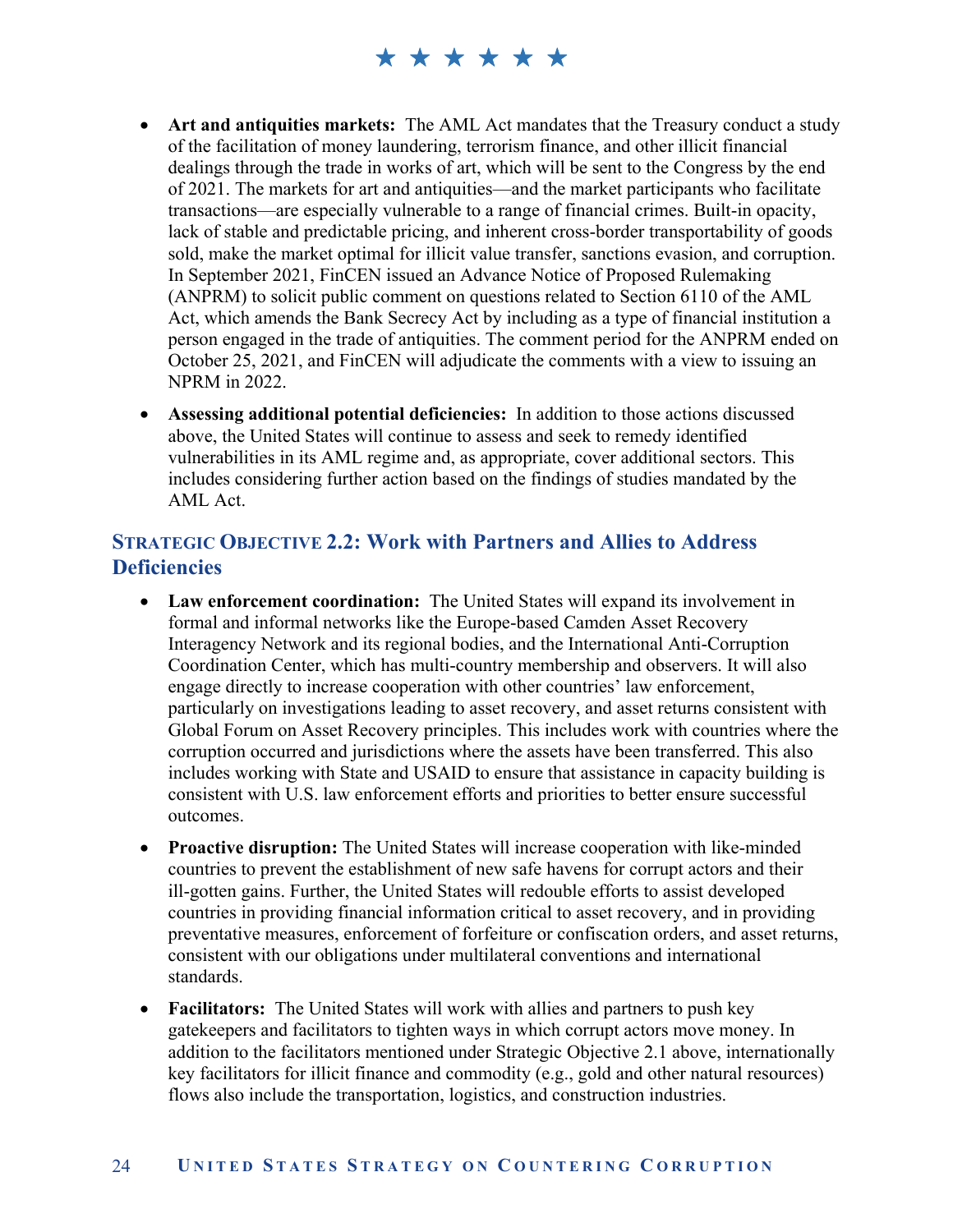### **PILLAR THREE: Holding Corrupt Actors Accountable**

#### **STRATEGIC OBJECTIVE 3.1: Enhance enforcement efforts**

 **Enforcement of anti-money laundering criminal and civil laws:** The United States will implement newly established tools for investigating and prosecuting money laundering offenses. For example, the Department of Justice (DOJ) and its investigative partners now have expanded subpoena power for certain financial records maintained abroad, and new disclosure requirements for beneficial ownership information, as well as financial rewards to incentivize reporting on Bank Secrecy Act violations in financial institutions and for information leading to the identification and seizure of illicit proceeds.

#### **Case Spotlight: Yahya Jammeh**

The U.S. Government most effectively counters corruption through a whole-of-government approach and collaboration with allies and partners. Actions taken against former Gambian president Yahya Jammeh exemplify the merits of this approach.

Jammeh obtained millions of dollars through embezzlement and bribes, and conspired with family members to use shell companies and overseas trusts to launder these illicit proceeds, including through the purchase of a multimillion-dollar mansion in Potomac, Maryland. In 2017, the Treasury and State used Executive Order 13818, which implements the Global Magnitsky Act, and Section 7031 (c) of the Department of State, Foreign Operations, and Related Programs Appropriations Act, to designate Jammeh, thereby freezing his assets and blocking visas for him and his immediate family. Then, in 2020, drawing from the results of the ensuing investigation conducted by Gambian officials, DOJ filed a civil complaint seeking the forfeiture Jammeh's Maryland property.

 **Cryptocurrency and corruption:** DOJ will utilize a newly established task force, the National Cryptocurrency Enforcement Team, to focus specifically on complex investigations and prosecutions of criminal misuses of cryptocurrency, particularly crimes committed by virtual currency exchanges, mixing and tumbling services, and money laundering infrastructure actors.

 **Foreign bribery:** The United States will continue to aggressively pursue foreign bribery cases, and will work with other governments to enact similar laws and regulations regarding enforcement.

 **Kleptocracy Asset Recovery Initiative:** The United States will continue to prioritize countering foreign bribery through key offices in DOJ, including U.S. Attorneys' Offices around the country. For example, since 2010, DOJ's Kleptocracy Asset Recovery Initiative—in implementing laws related to money laundering—has facilitated the recovery and return of more than \$1.7 billion in corruption proceeds to the benefit of people harmed by corrupt acts. Those returned funds have been put to use for numerous purposes, from repaying debts resulting from fraudulent bond financing deals in Malaysia, with over \$1.2 billion in

returned funds from 2018 to 2021, to supplementing major projects to build roads and bridges in Nigeria, with \$311.7 million in returned funds in 2020, to providing infrastructure for clean water access in rural areas and greater public access to court proceedings in Kyrgyzstan in 2019.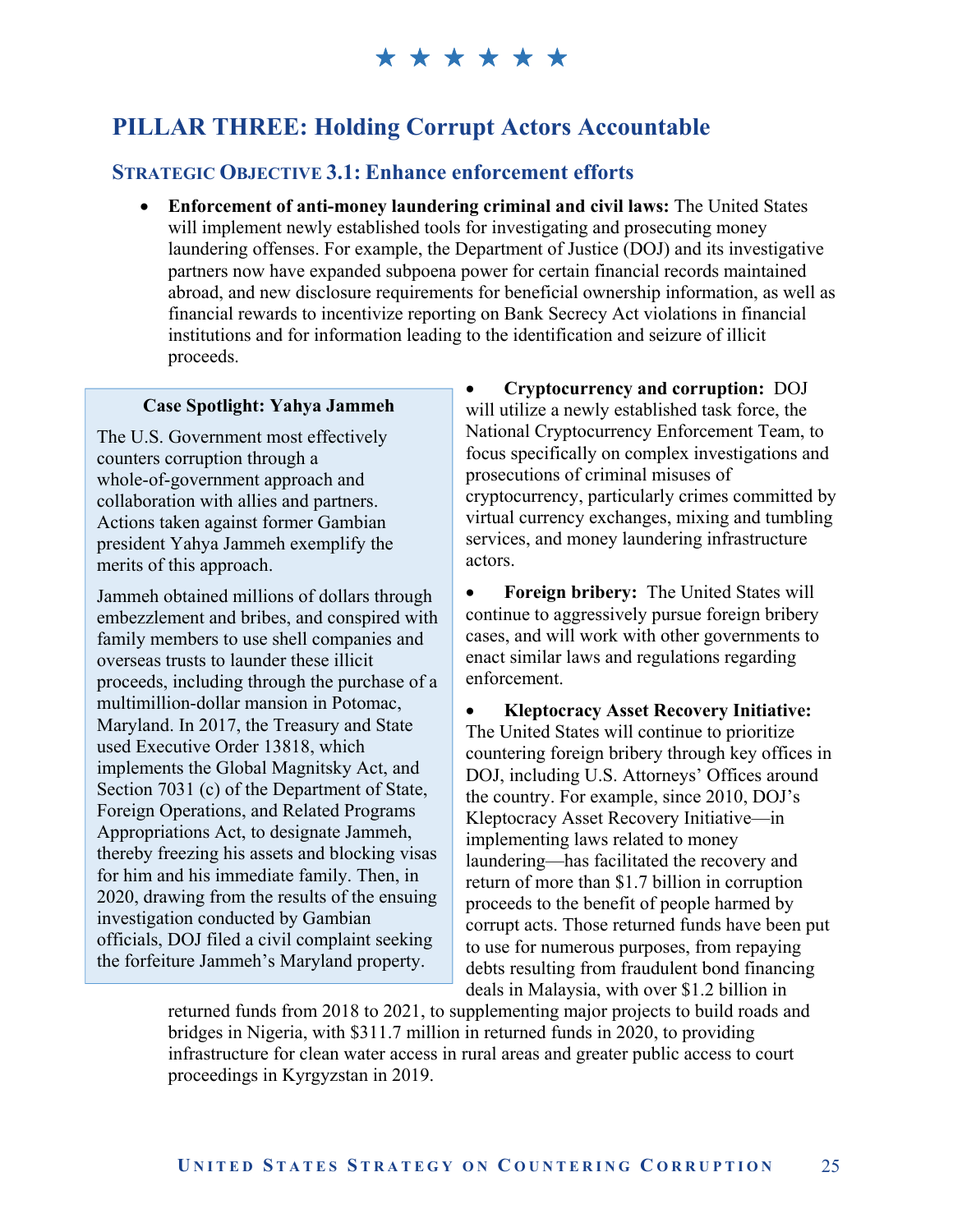- **Kleptocracy Asset Recovery Rewards program:** In addition to strengthening the United States' existing asset recovery program, the Treasury is establishing a pilot Kleptocracy Assets Recovery Rewards program pursuant to the FY 21 NDAA. The program will provide payments to individuals for information leading to the identification and recovery of stolen assets linked to foreign government corruption held at U.S. financial institutions. Designed to complement the U.S. Government's other antikleptocracy efforts, the pilot program is intended to provide law enforcement an additional and effective avenue to obtain valuable information and evidence that could assist in their investigations and, where possible, assist in repatriating assets to the countries from which they were stolen. This pilot program will instruct future initiatives and complement State's Transnational Organized Crime (TOC) Narcotics Rewards Programs.
- **Suspension and debarment:** U.S. departments and agencies will continue to utilize their regulatory authorities to remove corrupt individuals, companies, and other entities from the Federal marketplace and the Federal supply chain by excluding (suspending or debarring) such actors from U.S. Government contracts, subcontracts, grants and related business opportunities. The United States will protect U.S. taxpayer dollars from flowing to corrupt actors via such transactions by prioritizing the sharing of information across anti-corruption strategic goal activities with Suspension and Debarment Offices, in coordination with the Interagency Suspension and Debarment Committee. For example, the Department of the Air Force leads an Interagency Suspension and Debarment Subcommittee to focus on acquisition security, supply chain integrity, and information sharing.

#### **STRATEGIC OBJECTIVE 3.2: Update tools available to hold corrupt actors accountable at home and abroad**

- **Demand side of bribery:** Using a range of diplomatic and foreign assistance programming, the U.S. Government is committed to working with allies and partners on enacting legislation criminalizing the demand side of bribery, and enforcing new and existing laws, including in the countries where the bribery occurs. At the same time, U.S. law enforcement agencies will assist in capacity building for enforcement of such laws and in recovery of proceeds affecting the U.S. financial system.
- **Citizenship by Investment (CBI):** Departments and agencies will engage with foreign jurisdictions to address vulnerabilities created by Citizenship by Investment (CBI) programs. CBI programs attract investment by granting foreign investors citizenship rights in the country concerned—without requiring prior residency by the applicant. This additional nationality can undercut a cornerstone of AML/CFT regimes, as corrupt actors use CBI benefits to achieve enhanced access to the international financial system and visa-free mobility. Ineffective legal and regulatory oversight has led to the abuse of CBI programs by criminal actors, sanctions evaders, and corrupt officials. While we do not have a CBI program, the Administration is also committed to working with the Congress to enhance the process for vetting and granting visas under the U.S. EB-5 program.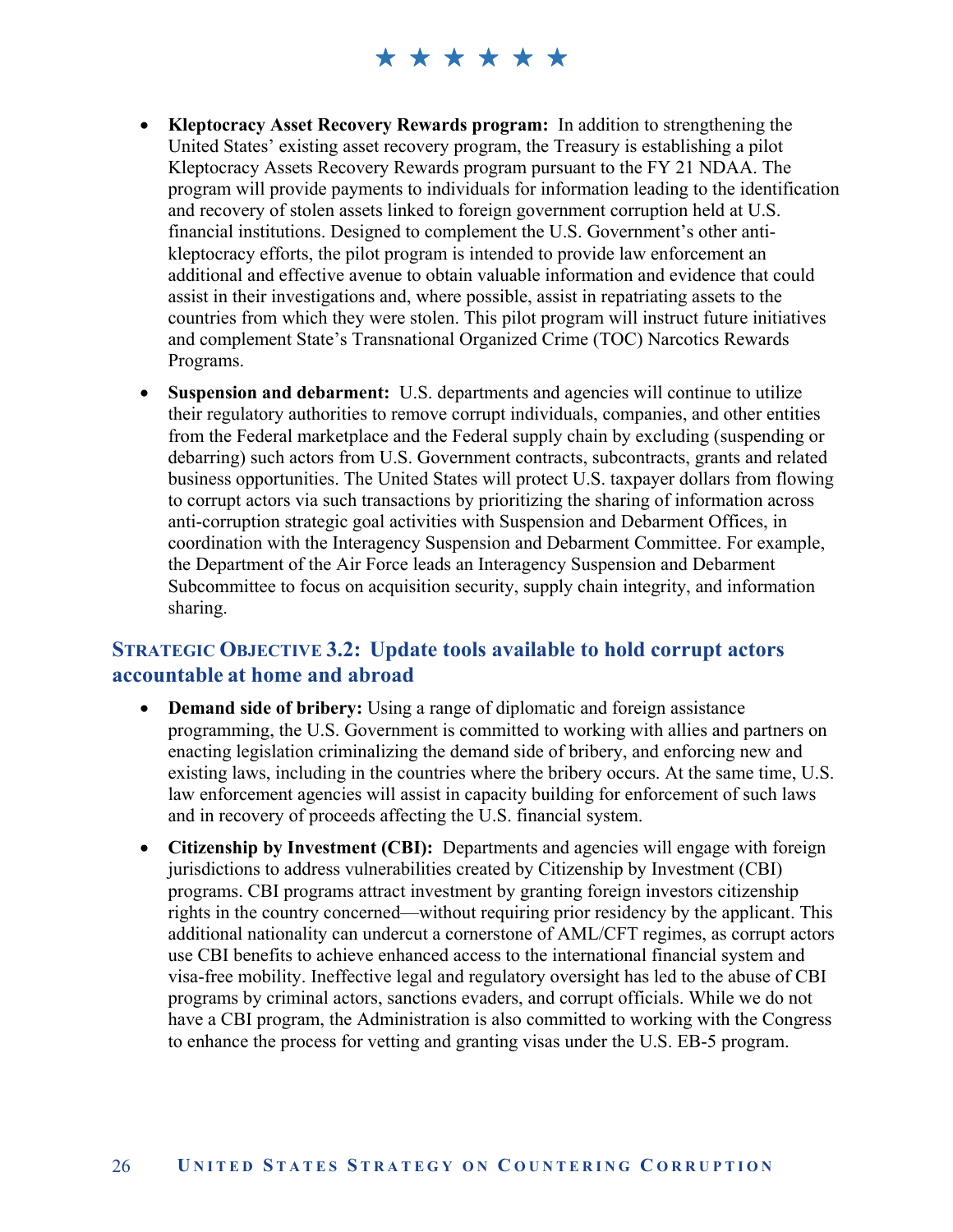#### **STRATEGIC OBJECTIVE 3.3: Work with partner countries to bolster anticorruption enforcement to amplify the use of tools**

 **Sanctions and visa restrictions:** The United States will continue to engage relevant stakeholders in foreign governments, parliament, and civil society to advance efforts to multilateralize economic sanctions and visa restriction tools designed to curtail corruption. Advocating for stronger implementation of international commitments around the denial of safe havens is one of the most promising mechanisms to multilateralize visa restrictions measures. International coordination and cooperation can deny corrupt actors' physical access to key countries with sophisticated financial systems, as well as to globally-connected and lucrative markets. For example, the United States' strong coordination with the United Kingdom on their Global Anti-Corruption Sanctions (GACS) regime has successfully aligned our efforts against many of the same corrupt actors. Almost every designee under GACS is also designated under Section 7031(c) of the annual Department of State, Foreign Operations, and Related Programs Appropriations Act; the Global Magnitsky Act; or a country-specific sanctions program, denying these corrupt individuals access to both the U.S. and U.K. financial systems. Alongside this government-to-

#### **Spotlight: Global Magnitsky and 7031(c)**

Section 7031(c) of the Department of State, Foreign Operations, and Related Programs Appropriations Act, and the Global Magnitsky Act sanctions program, as implemented by Executive Order 13818, have set the international standard for visa restrictions and economic sanctions regimes specifically focused on corruption. Taken together, these mechanisms have exposed corruption and blocked corrupt officials at all levels of government, including heads of state, members of parliament, governors, and mayors, from visiting and spending their illgotten gains in the United States.

On June 2, 2021, the United States executed the single largest anti-corruption action to date in the sanctioning of three Bulgarian individuals for their extensive roles in corruption in Bulgaria, as well as their networks encompassing 64 entities. The Treasury sanctions were complemented by actions taken by State to publicly designate two of the individuals, and three other Bulgarian public officials, under Section 7031(c), due to their involvement in significant corruption. This coordinated interagency action demonstrates the United States' commitment to hold accountable those involved in corruption and to impose tangible and significant consequences on those who engage in corruption as we work to protect the global financial system from abuse.

government engagement, the United States will also continue to expand partnerships with and leverage the contributions of non-governmental actors, such as civil society, investigative media, and the private sector in the fight against corruption and impunity, especially in countries where governmental cooperation is impractical.

 **Launching the Democracies Against Safe Havens Initiative:** Via a new Democracies Against Safe Havens (DASH) Initiative, the U.S. Government, led by State, will work with foreign partners to prevent the establishment of financial safe havens for corrupt actors and increase the use of related enforcement tools. DASH will enhance the impact of the United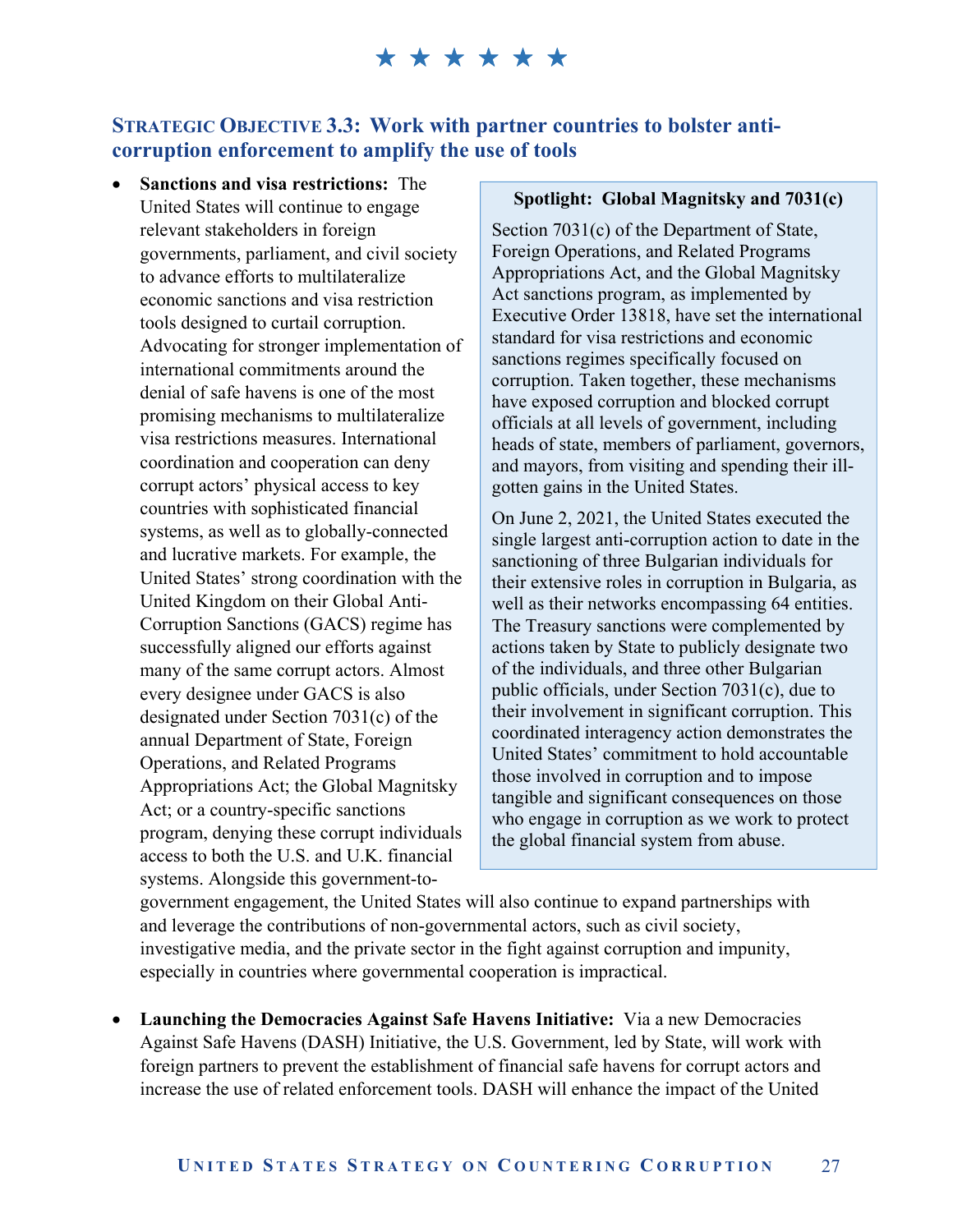#### **Spotlight: FBI International Corruption Unit**

The FBI's International Corruption Unit, in conjunction with DOJ, has established squads in extraterritorial offices to investigate FCPA and kleptocracy cases. Since FY 2016, these squads have contributed to securing 172 convictions, 20 deferred prosecution agreements, and 13 non-prosecution agreements, and have collected over \$18 billion in criminal and civil monetary penalties.

Global Magnitsky and Section 7031(c).

States' anti-corruption visa restrictions and sanctions work by increasing pressure on corrupt actors through coordinated action spanning multiple countries. For governments that have such authorities, State, in partnership with the Treasury, will coordinate actions to amplify the impact of U.S. sanctions and visa restrictions. State will also engage in targeted outreach to specific countries with globallyconnected financial systems that currently lack anti-corruption accountability measures, such as sanctions and visa restrictions, in order to encourage them to enact authorities similar to

Additionally, State, the Treasury, and DOJ will engage governments to detect and disrupt kleptocracy and foreign bribery, and to deny corrupt actors the ability to hide ill-gotten gains through the adoption of real estate transparency, beneficial ownership transparency, and other anti-money laundering measures. In line with U.S. interest and priorities, departments and agencies will work with partners in multilateral fora to push for ending offshore financial secrecy. Finally, the interagency will enhance efforts to build the capacity of foreign justice systems to issue and respond to formal evidence requests related to corruption under existing treaties and conventions, and to restrain and recover stolen assets, complementing the Treasury's implementation of the new Kleptocracy Assets Recovery Reward Program and State's ongoing implementation of the TOC Rewards Program.

 **Enforcing foreign bribery laws:** The United States will continue to assist partner governments seeking to enact and implement foreign bribery laws. Through the Organization for Economic Cooperation and Development (OECD) Working Group on Bribery, the United States will advocate for the full implementation of the Anti-Bribery Convention, ramped up enforcement, and improved and expanded international cooperation. With U.S. support, the Working Group on Bribery has concluded negotiations on a new Revised Recommendation for Further Combating Bribery in International Business Transactions, which will help to fulfil the goals of enhanced enforcement of foreign bribery laws and international cooperation in foreign bribery investigations and enforcement actions.

#### **Spotlight: Billions in Public Funds Saved**

In Ukraine, USAID has helped the government develop an electronic procurement system (PROZORRO, or "transparency" in Ukrainian), while also creating a community of civic actors and public buyers (DOZORRO, or "watchdog" in Ukrainian) to analyze state data, flag high-risk tenders and irregularities, and submit grievances to public authorities. Since October 2017, PROZORRO has helped save Ukraine nearly \$6 billion in public funds, including by cancelling illegal tenders.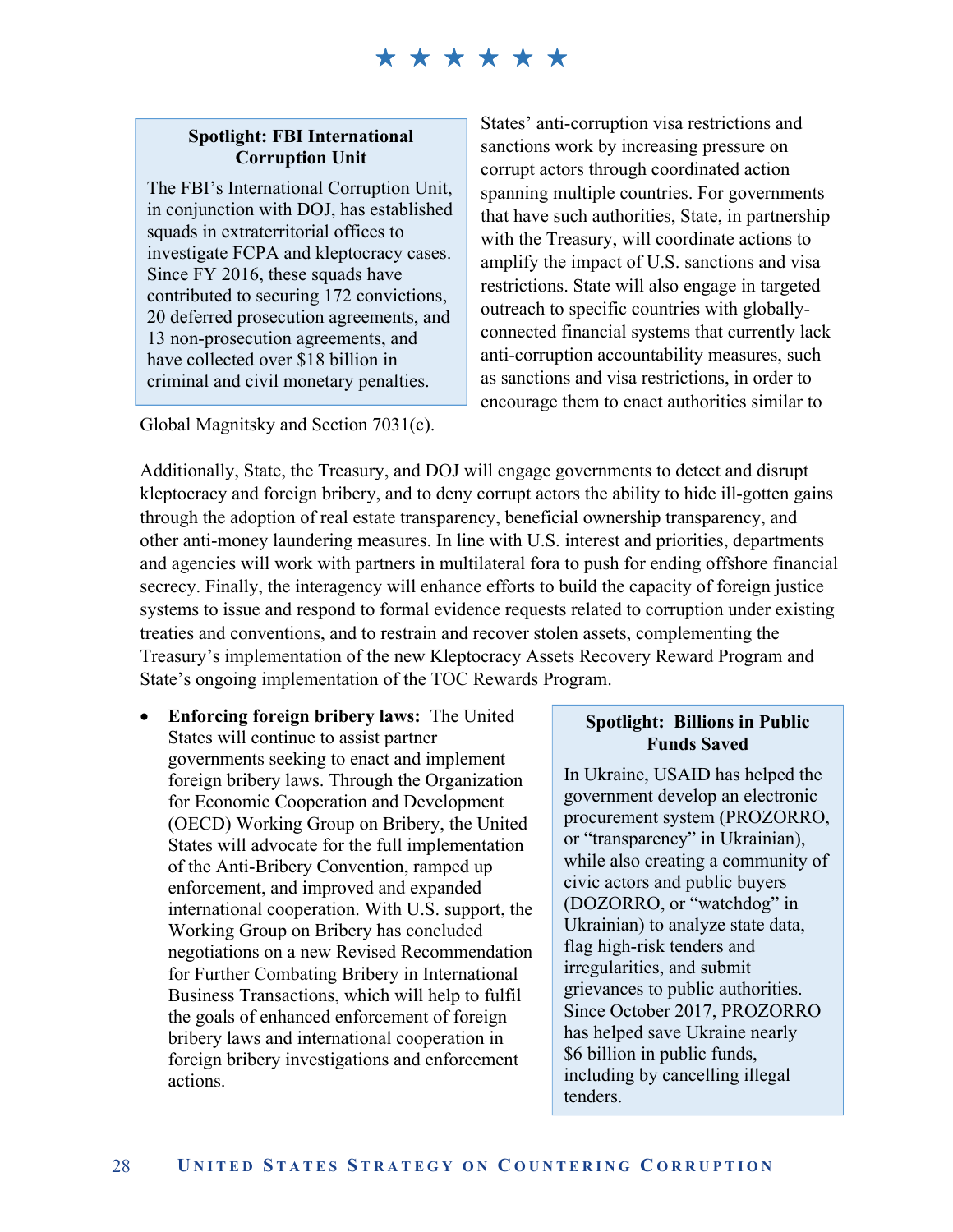#### **STRATEGIC OBJECTIVE 3.4: Strengthen the ability of foreign partner governments to pursue accountability in a just and equitable manner**

#### **Spotlight: Asia-Pacific Economic Cooperation Forum (APEC) Business Ethics for Small and Medium Enterprises (SMEs) Initiative**

Since 2010, Commerce's International Trade Administration has led the APEC Business Ethics for SMEs Initiative, the world's largest publicprivate partnership focused on strengthening ethical business conduct and enabling a level playing field in target sectors of major export interest to the United States. Funded by APEC, industry, and other member economies, this well-established initiative identifies and endorses best practices, undertakes in-person and virtual capacity-building programs, and monitors and evaluates changes in the business environment through substantial data generation. Its work has resulted in the near universal adoption of the industry association code of ethics and its implementation among business groups in the pharmaceutical and medical device industries, promoting high-standard business practices to over 18,000 companies. The Initiative has also supported the launch of eight national ethical consensus framework agreements that include nearly 150 stakeholder organizations spanning Australia, Canada, Chile, China, Japan, Peru, Philippines, and Vietnam. While this work operates within APEC, it also serves as a global model of public-private collective action, having facilitated advances in India, the United Arab Emirates, Europe, Latin America, and elsewhere. The Initiative has also published a guide to government strategies to encourage ethical business practices. Commerce will continue leading this effort and conducting outreach to U.S. industry on this work.

 **Strengthening investigatory and prosecutorial capacity:** Through DOJ, State, and USAID, the United States will deepen cooperation with and assistance to countries with the political will for meaningful anti-corruption efforts, including through the establishment of legal and regulatory frameworks, strengthening detection and capacity oversight, improving accountability institutions and processes, and strengthening justice and law enforcement, including, where appropriate, partnering with countries in joint investigations and prosecutions. For example, the United States is expanding the number of Resident Legal Advisors to provide capacitybuilding, training, and case-based mentoring to the Guatemalan Public Ministry, and making it easier to deploy U.S. prosecutors and law enforcement experts to help develop corruption cases, including cases that touch the United States.

 **Expand support for international partnerships:** The United States will link governmental actors with counterparts and willing partners at the regional and global levels in order to foster greater cooperation in detecting, tracking, and referring corruption cases. This can include facilitating the exchange of law enforcement information among like-minded countries, including the International Anti-Corruption Coordination Centre.

Through its Global Accountability Program, for example, USAID will undertake new programming aimed at linking government actors across countries and regions to strengthen the ecosystem needed to prevent, detect, and mitigate corruption in the longterm. DOJ will also focus on building partnerships with counterparts to address and counter transnational corruption.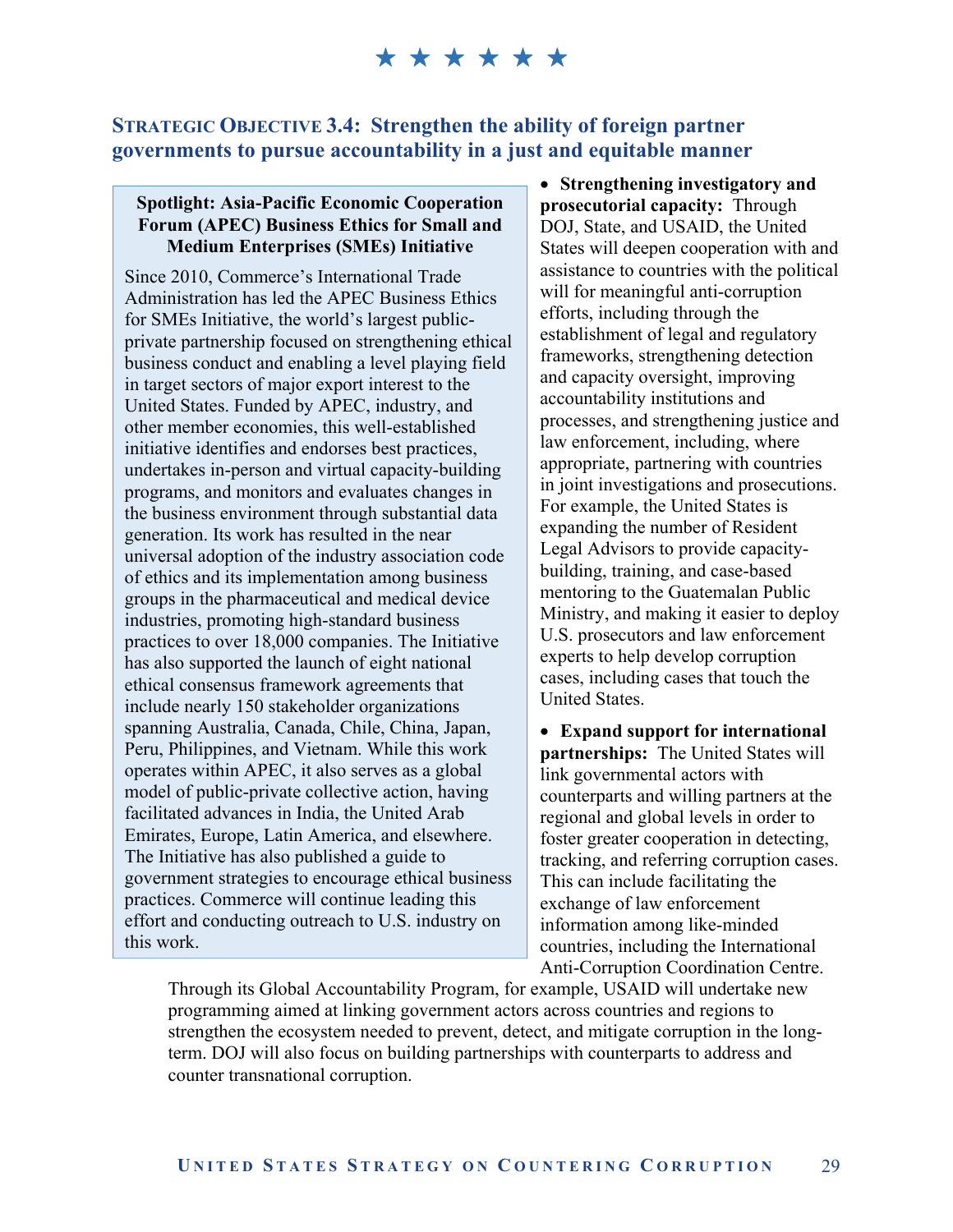**Continued and deepened support to international partnerships and transnational initiatives:** The United States, through State, will continue to deepen support to initiatives and networks that facilitate the exchange of information and enhance foreign partners' capacity to pursue accountability at the transnational level, including to the OECD Working Group on Bribery Law Enforcement Officials, Asset Recovery Inter-Agency Networks, the Egmont Group, INTERPOL, and others.

#### **STRATEGIC OBJECTIVE 3.5: Bolster the ability of civil society, media, and private sector actors to safely detect and expose corruption, increase public awareness, and pursue accountability**

 **Civil society support:** The United States will boost its ongoing efforts to support, defend, and protect investigative journalists and other civil society and media actors on the front lines of the fight against corruption. In recognition of the critical role that private sector actors play in combating corruption, as well as of the economic leverage that the private sector brings to bear, the United States will seek to enlist the private sector as a full-fledged partner in the fight against corruption, stimulating business selfregulation, promoting anti-corruption compliance measures, and unleashing private sector advocacy for anti-corruption reform. State, USAID, and other foreign assistance providers will expand and leverage partnerships with the private sector to root out corruption and enhance information sharing, including on corruption-related best practices and typologies.

These efforts will benefit from several new and expanded programs, including USAID's Combating Transnational Corruption Grand Challenge and Empowering Anti-Corruption Change Agents Program; the Global Anti-Corruption Consortium; and the Global Initiative to Galvanize the Private Sector as Partners in Combating Corruption. Departments and agencies will coordinate the design and implementation of these

#### **Spotlight: Putting the Brakes on an Illegal Mine**

The health and livelihoods of a farming community outside of Ciudad Juarez, Mexico, were under threat by companies seeking to exploit an illegally acquired mining concession within a protected wilderness area. After an extensive investigation, which uncovered a web of corrupt deals, USAID partner Mexicanos Contra la Corrupción y la Impunidad (MCCI) intervened with legal action. The citizens who inhabit the area near the protected Samalayuca biosphere raised concerns of the irreparable environmental and socio-economic harm the open pit mine would introduce, backed by expert assessments. In collaboration with other USAID-supported civil society and media organizations, MCCI helped elevate these voices by exposing the corrupt means by which the mining company acquired their permit, resulting in a temporary injunction on the mine construction to allow for further investigation, more robust impact studies, and a closer look at the underlying contracts. This key win for the local community demonstrates the power of citizen oversight and strategic legal interventions to curb corruption.

programs. Additionally, State's launch of the new global Anti-Corruption Champions Award will reinforce diplomatic and foreign assistance efforts in these areas and illustrate high-level U.S. commitment to reform-minded individuals both within and outside of government.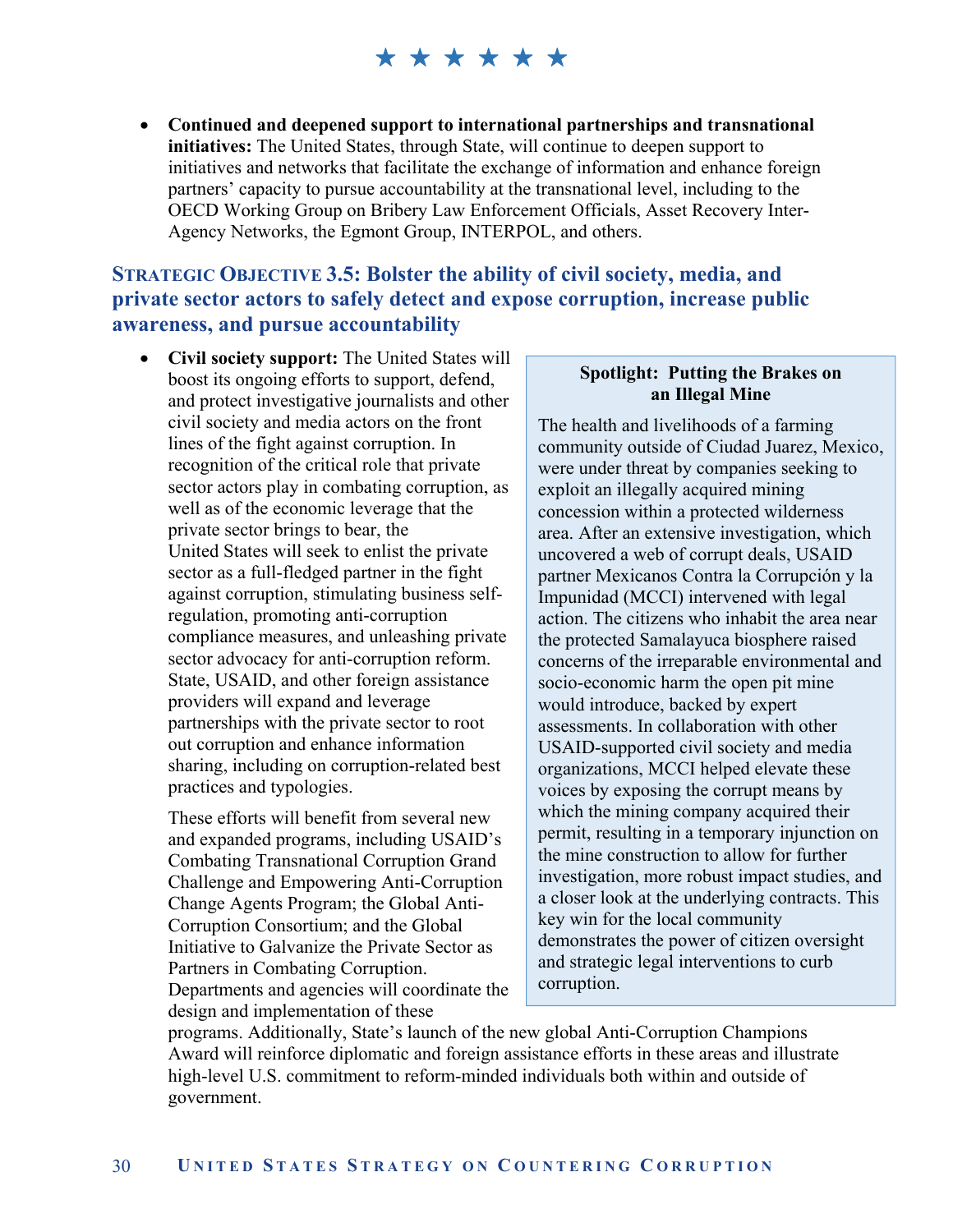- **Regulatory action:** The United States will continue to expand and use existing regulatory authorities more effectively, including using Section 314 of the USA PATRIOT Act more robustly. Section 314(a) provides a mechanism for law enforcement to engage with points of contact at more than 14,000 financial institutions to locate accounts and transactions of persons who might be involved in money laundering and terrorist financing.<sup>10</sup> Section 314(b) provides financial institutions with the ability to share information with one another, under a safe harbor that offers protections from liability, in order to better identify and report suspicious activities. Participation in information sharing pursuant to Section 314(b) is voluntary, and FinCEN strongly encourages financial institutions to participate to enhance compliance with their AML/CFT requirements.<sup>11</sup> Together, these information-sharing mechanisms provide a robust framework for public-private information sharing in the fight against illicit finance.
- **Priority setting:** Mirroring the Treasury's 2018 National Money Laundering Risk Assessment,<sup>12</sup> which identified corruption as one of the highest money-laundering risks in the United States, on June 30, 2021, FinCEN, following consultation with other relevant Treasury offices, as well as Federal and state regulators, law enforcement, and national security agencies, issued priorities for AML/CFT policy (Priorities) as required by the AML  $Act^{13}$ . The Priorities identify corruption as one of the most significant AML/CFT threats currently facing the United States. The establishment of these Priorities is intended to assist all covered institutions in their efforts to meet their obligations under laws and regulations designed to combat money laundering and counter terrorist financing. FinCEN will issue regulations at a later date that will specify how financial institutions should incorporate these Priorities into their risk-based AML programs.
- **Facilitate the sharing of information by non-governmental actors**: The United States will engage with non-governmental actors seeking to share actionable information with U.S. law enforcement and sanctions experts. The Administration is currently increasing support for civil society-led efforts to document and report on corruption in accordance with evidentiary support requirements for visa restrictions and sanctions mechanisms in the United States and internationally. The United States will provide a safe and enabling environment to those exposing, reporting on, and fighting corruption and, as appropriate, for their relatives and other close persons, and will support and protect any U.S. person who identifies, detects, or reports corruption and related offenses against any unjustified treatment. The United States will also continue to urge other countries to fulfill their own obligations and commitments to provide such protections.

 $\overline{a}$ 

<sup>&</sup>lt;sup>10</sup> See https://www.fincen.gov/sites/default/files/shared/314afactsheet.pdf.<br><sup>11</sup> See https://www.fincen.gov/sites/default/files/shared/314bfactsheet.pdf.<br><sup>12</sup> See Department of the Treasury, National Money Laundering Ri https://home.treasury.gov/system/files/136/2018NMLRA\_12-18.pdf.

<sup>13</sup> *See* Anti-Money Laundering and Countering the Financing of Terrorism National Priorities, June 30, 2021, *available at:* 

https://www.fincen.gov/sites/default/files/shared/AML\_CFT%20Priorities%20(June%2030%2C%202021).pdf.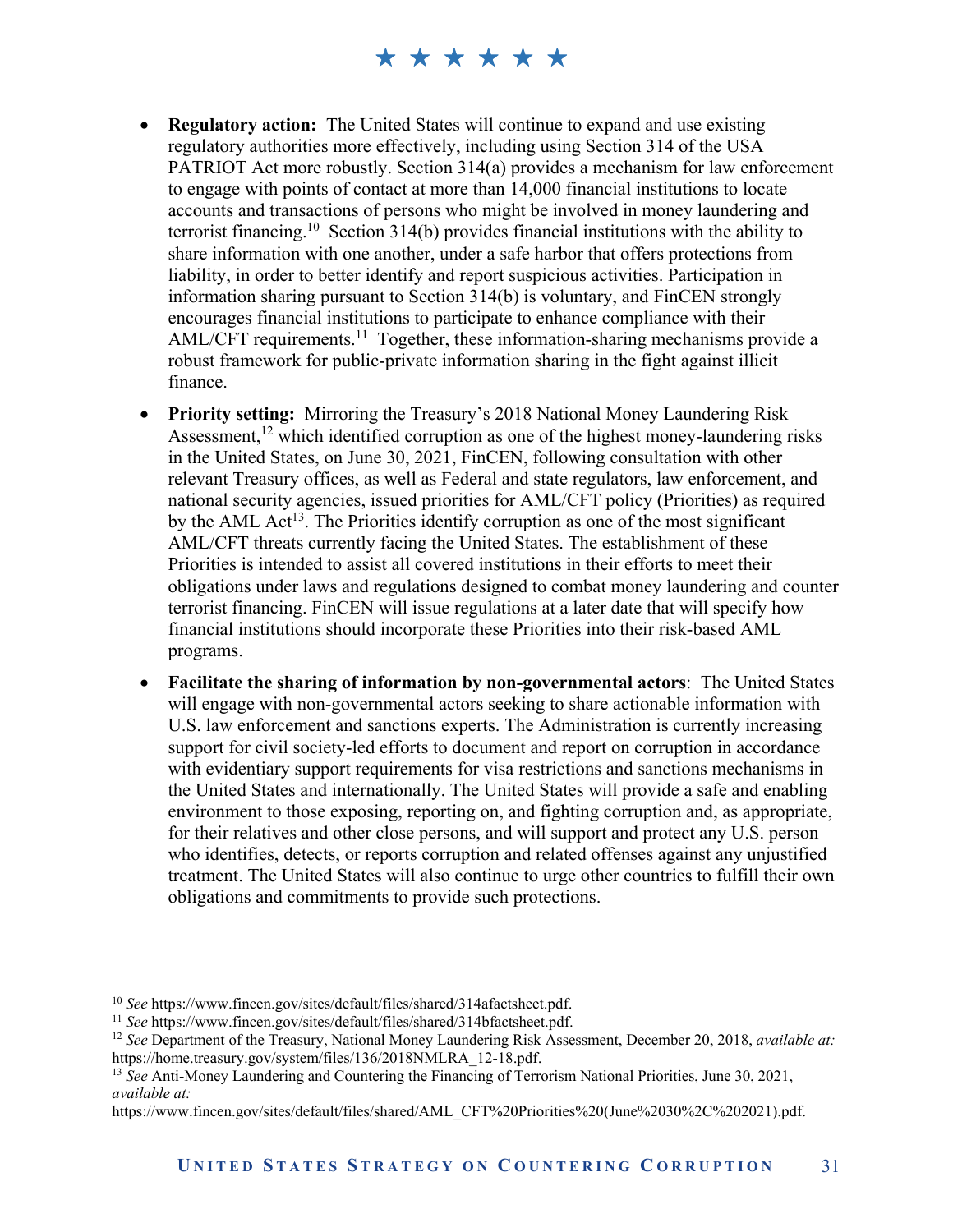#### **PILLAR 4: Preserving and Strengthening the Multilateral Anti-Corruption Architecture**

#### **STRATEGIC OBJECTIVE 4.1: Bolster existing anti-corruption frameworks and institutions**

- **Effective implementation of international frameworks:** The United States will continue to provide financial support and expertise to the operation of international anticorruption frameworks and their review mechanisms. Departments and agencies will place particular emphasis on pressing foreign partners to fulfill their obligations to criminalize and prosecute foreign bribery, given its effect on the ability of U.S businesses to compete fairly overseas. The United States will also defend against attempts to weaken global anti-corruption norms regarding the provision of safe havens for corrupt actors or corrupt proceeds as well as attempts to exclude civil society from international fora. The United States is committed to implementing existing obligations and commitments under the UN Convention Against Corruption (UNCAC), the OECD Anti-Bribery Convention, the FATF, and regional treaties and frameworks. The United States is further committed to working with countries to accede to and abide by the relevant conventions.
- **Strengthening implementation of UNCAC:** The United States will work with partners to discuss ways to strengthen UNCAC implementation. An international framework is only as strong as its implementation, including at the country level, where operational, law enforcement, and legal components of an anti-corruption system must work together effectively to deliver results.
- **Building accountable, effective, and resilient security institutions:** The United States, led by the Department of Defense (DOD), will work towards elevating, prioritizing, and surging funds to institutional capacity building (ICB) activities to leverage DOD's significant history of, and expertise in, improving resiliency through support of democracy and anti-corruption efforts with our global partners. DOD's ICB efforts, which also align with NATO's Building Integrity program, are particularly well-placed to simultaneously integrate key principles of advancing democratic civil-military relations, building transparent and resilient security sectors, and strengthening civilian leadership across multiple institutional functional areas. In addition to continued support to NATO's Building Integrity program, DOD will coordinate with State and USAID and can adapt the approaches presently used in DOD ICB to apply them more comprehensively toward democratization and anti-corruption outcomes. This effort will nest with DOD's assessment, monitoring, and evaluation framework, as required by the FY17 NDAA. It will also advance DOD's use of learning agendas to create positive feedback loops and better identify new ways of establishing responsible defense governance and internal controls in order to help build more accountable, effective, and transparent defense institutions with partners.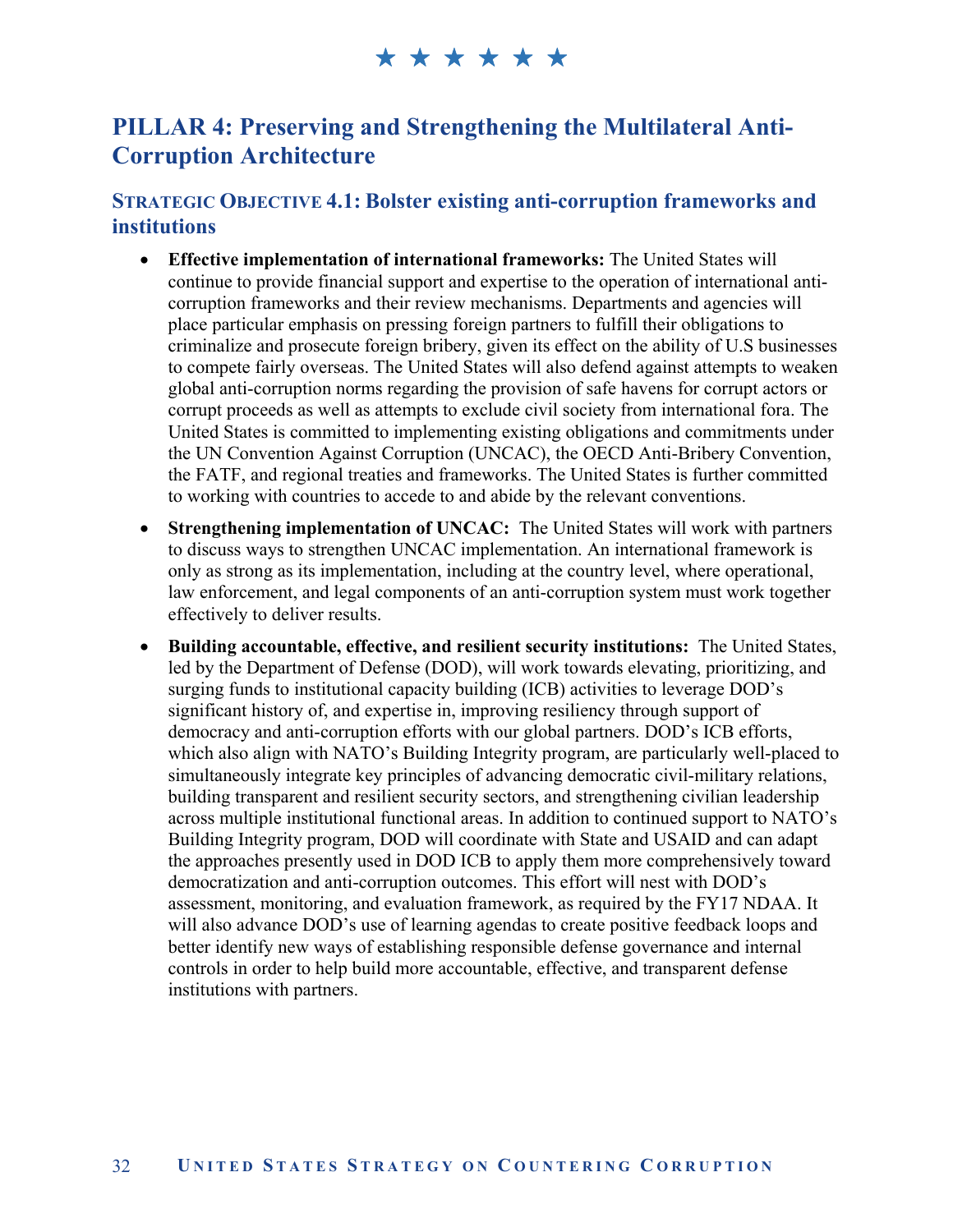#### **Strategic Objective 4.2: Redoubling efforts at multilateral fora**

The United States will continue to pursue its anti-corruption objectives in a range of international fora, including:

- **G7 and G20:** The G7 and G20 provide critical international leadership on anticorruption. Working closely with allies and partners, the United States will continue to push G7 and G20 members to effectively implement strong transparency and anticorruption measures, such as those put forth in the FATF standards, and to strengthen G7 and G20 engagement with non-governmental stakeholders to include the private sector, civil society, and other relevant actors have a voice in shaping these efforts. The United States will prioritize a focus on promoting transparency and good governance across all G7 and G20 tracks. The United States will pursue similar tracks, as appropriate, in other high-level political groupings, such as the FATF, with a focus on the role of new safe havens for corruption and other illicit proceeds.
- **Development finance and international financial institutions:** Although the international financial institutions (IFIs) and multilateral trust funds include safeguards on their own financial assistance, the United States, along with other donor countries, will continue to work and engage with these entities to align and strengthen anti-corruption guardrails and to enhance, when needed, oversight over procurement and overall use of funds. The United States will also advocate for greater attention on anti-corruption efforts in IFI programing, including stronger focus on anti-corruption reforms and capacitybuilding in IFI operations and allocation systems that reward good governance. This advocacy will be based on the United States' existing efforts to promote transparency and tackle corruption through its own official financing instruments, such as the Export-Import Bank of the United States and the United States International Development Finance Corporation.

Additionally, the United States will work with other donors to these multilateral institutions to increase assistance transparency, promote enhanced information sharing within countries, and to foster dialogues regarding heightened corruption risk or diminished will to combat corruption.

 **Global partnerships and platforms:** The United States will expand and enhance its engagement with and support for key global partnerships and platforms that aim to enhance transparency and combat corruption. As part of this effort, the United States will renew its commitment to the Open Government Partnership (OGP), which brings together civil society and governments to co-create and implement National Action Plans comprised of policy reform commitments. The United States, a founding member of OGP, will further institutionalize OGP implementation domestically, solidify channels of collaboration with civil society, and expand existing support both directly to OGP and to international partners working to advance OGP processes. The United States will also explore deepening its support for other key global platforms, such as the Extractive Industries Transparency Initiative—a critical tool for advancing accountability, countering strategic corruption, and promoting a fair playing field for U.S. businesses and other businesses around the world.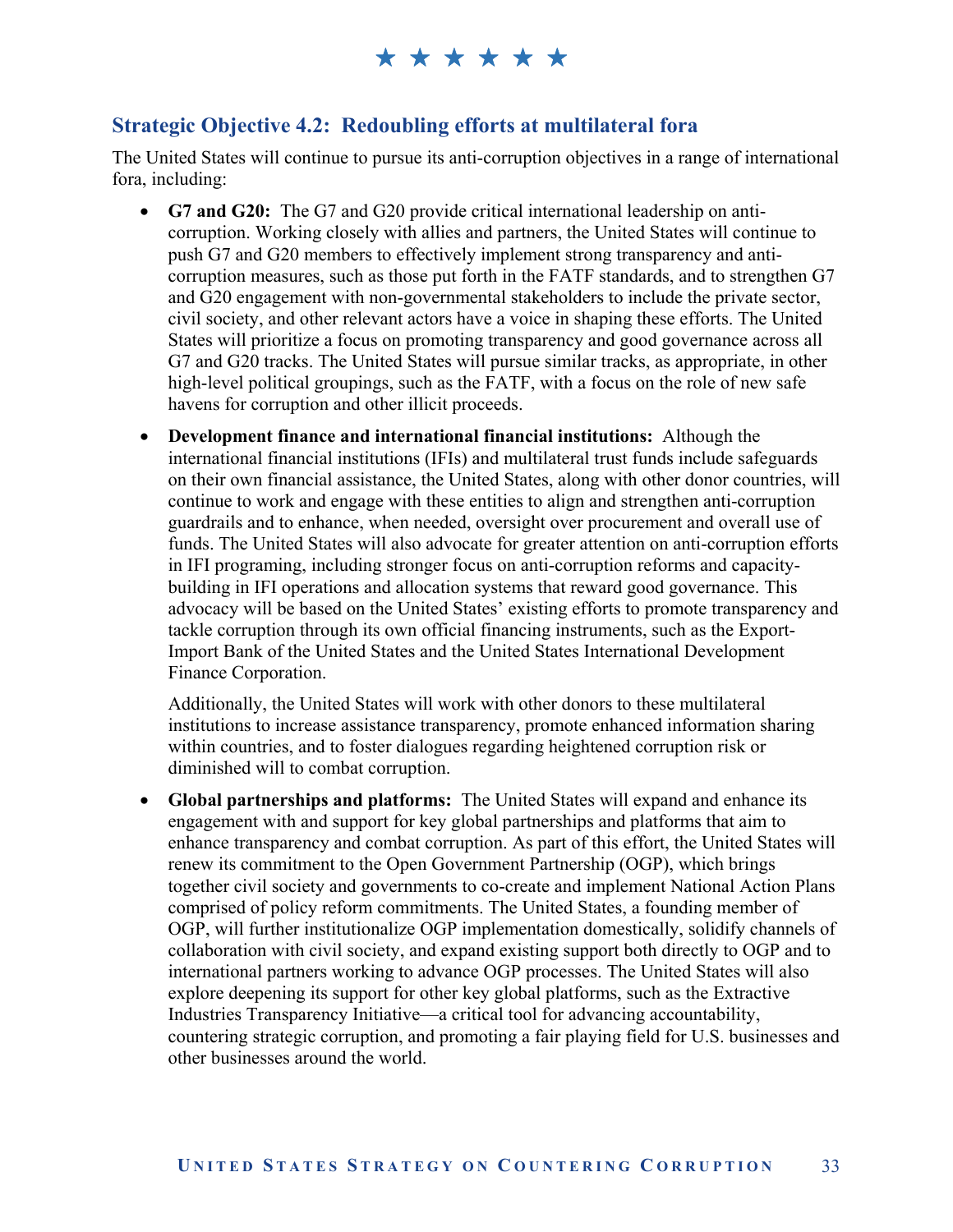#### **PILLAR 5: Improving Diplomatic Engagement and Leveraging Foreign Assistance Resources to Advance Policy Goals**

**Strategic Objective 5.1: Elevate and expand the scale of diplomatic engagement and foreign assistance that address corruption14**

#### **Spotlight: Anti-corruption Champions Award**

The U.S. Government recognizes that we will only be successful in combating corruption by working in concert with committed partners, including courageous individuals who champion anti-corruption efforts and lead their countries in working to fulfill their commitments to international anti-corruption standards. For that reason, in 2021, Secretary of State Antony Blinken announced the creation of a new Anti-Corruption Champions Award, which will be conferred annually by the Secretary of State to honor courageous individuals in government and civil society working to prevent, expose, and combat corruption around the world.

 $\overline{a}$ 

 **Diplomatic engagement:** The United States will elevate anti-corruption as a priority within its diplomatic and public diplomacy efforts in a manner tailored to local conditions, and will support governmental and nongovernmental actors combatting corruption through bilateral and multilateral contexts.

 **Expand assistance:** The United States will pursue a substantial expansion in anticorruption focused U.S. assistance, and will monitor the efficacy of this assistance, including through external evaluations.

 **Anti-corruption considerations:** The United States will integrate anti-corruption considerations across other spheres of development assistance, including global health, anti-crime and rule of law, conflict and fragility, and humanitarian assistance.

 **Rule of law:** The United States will establish new and expanded foreign assistance programs to enhance the capacity and independence of oversight and accountability institutions, including legislatures, supreme audit institutions, comptrollers, and inspector generals. Additional programs will bolster investigation and detection tools and processes, and strengthen the capacity of countries to "follow the money." These will supplement long-standing foreign assistance initiatives that strengthen public financial management, build justice sector institutions, and support e-governance and digitization, which can reduce opportunities for corruption.

#### **STRATEGIC OBJECTIVE 5.2: Protect anti-corruption actors**

When anti-corruption activists, whistleblowers, and investigative journalists challenge corrupt power structures, the corrupt often fight back with physical threats and legal harassment. The United States stands in solidarity with these reformers, and will take the following measures to protect their freedom of expression:

<sup>&</sup>lt;sup>14</sup> Any new initiatives and expansions of existing efforts requiring additional financial resources included as part of this Strategy and associated Appendix are dependent on available funding.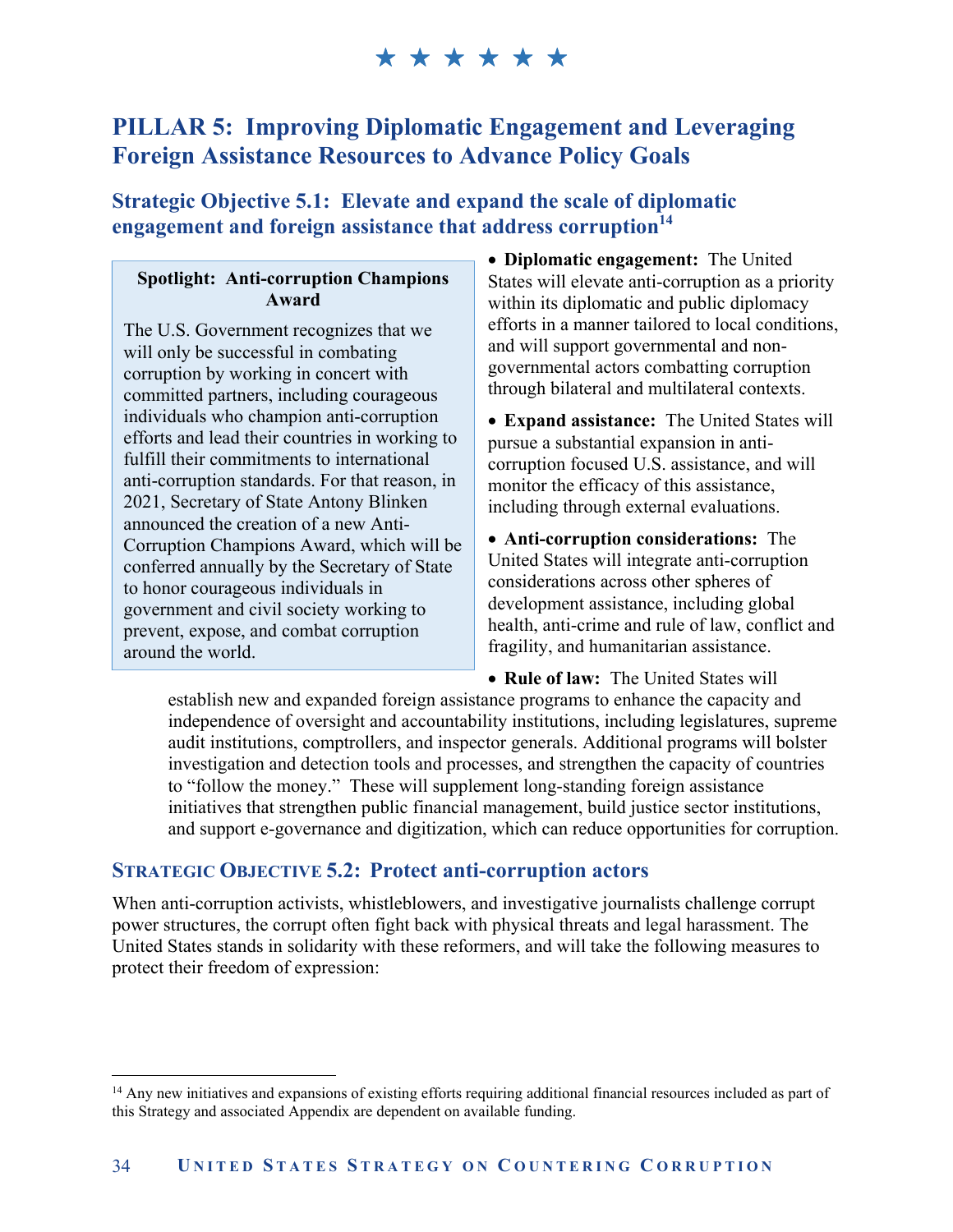- **Support for journalists and other change agents:** The United States will deploy new and existing programming to respond to rapidly evolving threats to, and harassment of, reformers, journalists, and other anti-corruption change agents. For example, USAID is working on the creation of "defense-only" liability coverage to investigative reporters and their organizations in the event of defamation claims.
- **Increased education:** The United States will increase education in the anti-corruption community about existing global emergency assistance mechanisms, such as the Lifeline: Embattled CSOs Assistance Fund, which can provide short-term financial assistance to members of civil society who have been threatened or attacked for their work, including those engaging in anticorruption or transparency efforts.

#### **Spotlight: Safeguarding Journalists**

USAID's PROSAFE activity, implemented by the International Center for Journalists (ICFJ)/Connectas, supports investigative journalism in environments where they are under threat from criminal organizations and/or facing pressure and censorship. The target countries for the PROSAFE activity are Mexico, Nicaragua, Ecuador, Peru, El Salvador, Guatemala, Honduras, and Paraguay. PROSAFE trains journalists on the use of the digital platform tools, data analysis and data journalism, cross-border investigations, physical and internet security, and multi-media reporting, and supports regional exchanges. Beyond strengthening the investigative capacity of journalists, this activity has helped create a regional clearinghouse for investigative journalism that publishes on their behalf, providing an outlet for stories too dangerous to be published with an individual by-line, and providing an umbrella organization for security, mentoring, and collaboration among journalists.

 **Countering Strategic Lawsuits Against Public Participation (SLAPP):** Departments and agencies will work to counter nuisance suits against journalists and activists, and will seek additional authorities, working with the Congress if needed, to advance anti-SLAPP programs and policies. When possible, the United States will coordinate actions with partner countries taking similar steps.

#### **STRATEGIC OBJECTIVE 5.3: Leveraging Innovation in the Fight Against Corruption**

 **Use of innovation to prevent and combat corruption:** The United States will mobilize a diverse array of non-traditional partners and technologies, devote additional resources to pre-existing initiatives, and launch new initiatives intended to reduce transnational corruption. These include the Anti-Corruption Solutions through Emerging Technology program, which will engage diverse stakeholders—spanning government, civil society, and the private sector—to collaborate on tracking, developing, improving, and applying new and existing technological solutions to systemic challenges in preventing and detecting corruption.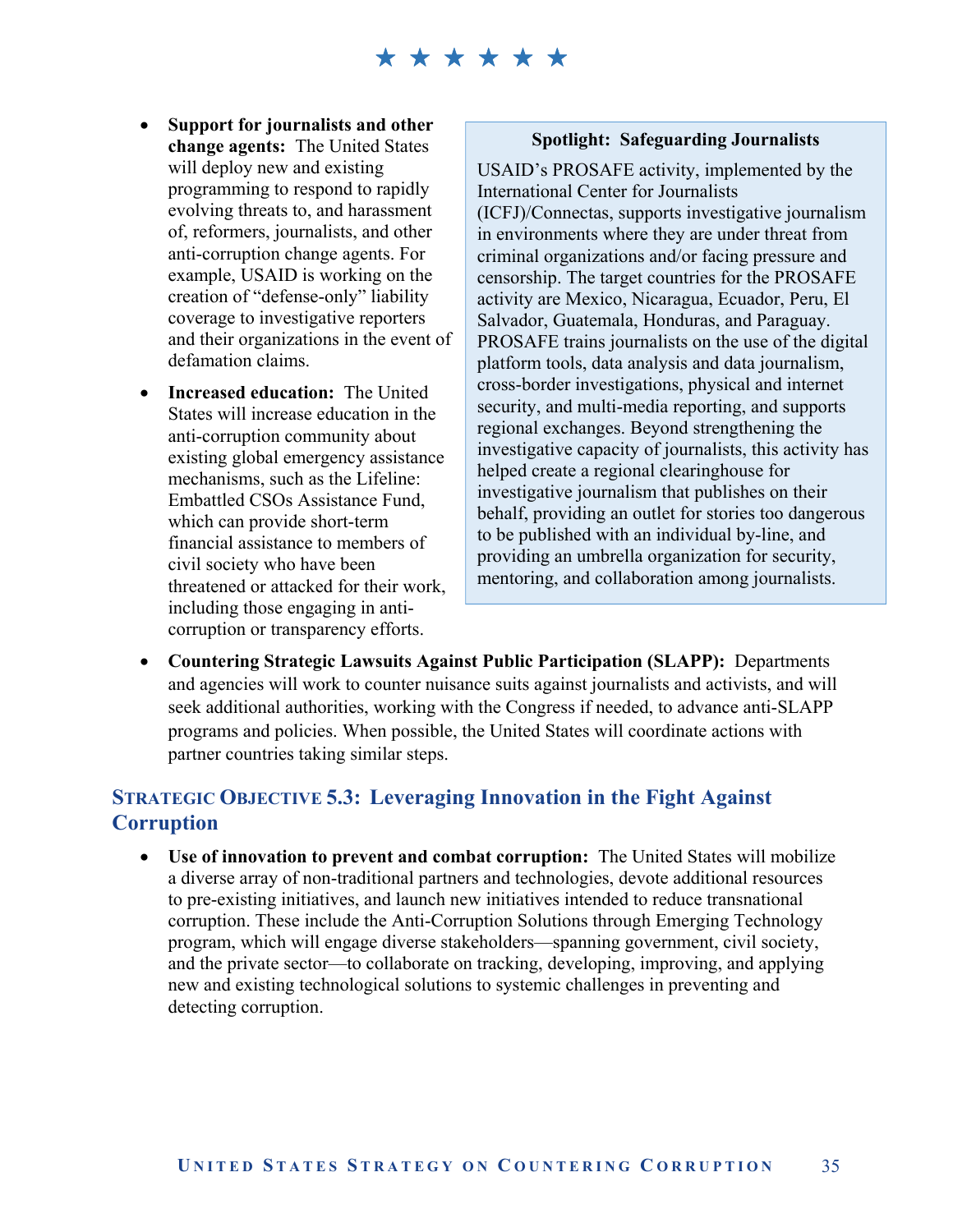### \*\*\*\*\*\*

#### **Spotlight: Role of Technology-Focused Assistance and Programming in Combatting Corruption**

The United States has increasingly incorporated technology into its criminal justice reform and anti-corruption programming. A case in point is State's project to build a platform for countries to use distributed ledger technology to provide transparency and oversight in the return of stolen assets. The application of this existing technology in a new sphere leverages transparency and traceability to help governments where money is being returned by preventing returned stolen assets from being re-corrupted. Through State's programming, anti-money laundering foreign assistance in priority jurisdictions leverages big data analytics and increases investigator capacity to use open-source intelligence data to detect and identify money laundering trends, check for anomalies to quickly identify suspicious transactions, bolster investigations and prosecutions, and identify sanctioned entities to more accurately freeze and confiscate assets.

State and its partners will help foreign governments implement and use existing technology to combat corruption while hosting "TechSprints" or "hackathons" to develop new and useful applied technologies. USAID will launch a new initiative to partner with diverse problem-solvers from across the globe, leveraging their strengths and networks to source tools and approaches that detect and disrupt the illicit finance and other resource flows that fuel corruption and crime. Additional new mechanisms and partnerships will include private sector actors from key industries, technologists, civil society and media, researchers and academics, philanthropists, and other donors to undertake collective actions, develop innovative tools and technologies, and launch groundbreaking programs.

 **Expanded agility and rapid response:** The United States will expand existing, and develop new, rapid response tools for emerging areas of

increased risk for corruption. Allowing for more agile response capabilities among partners will provide increased critical assistance, particularly to new democratic and reform-minded regimes and global civil society partners, as they more effectively investigate, prosecute, and adjudicate corruption and kleptocracy; and better address the role corruption plays in facilitating transnational organized crime and malign influence from state actors. In order to meet these needs, the United States will implement two new response funds. First, USAID's Anti-Corruption Response Fund will support, test, and pilot evidence-based, responsive, and transformative anti-corruption programming. Additionally, the Fund will respond to the increasingly globalized nature of corruption and its linkages to transnational organized crime, kleptocracy, and strategic corruption. The second fund, the Global Anti-Corruption Rapid Response Fund, will be jointly managed and implemented by State and DOJ, and will enable expert advisors to consult with, mentor, and assist foreign anti-corruption counterparts around the world.

 **New domains of action:** Departments and agencies will consider how to further incorporate a transnational lens into its anti-corruption foreign assistance, including by expanding support for international networks of investigative journalists, civil society advocates, and criminal justice practitioners. In addition, the United States will seek to deepen its work at the sub-national level, given the importance of grassroots actors in driving lasting change, by expanding opportunities for small organizations to compete for U.S. funds and cooperating with social movements for positive change.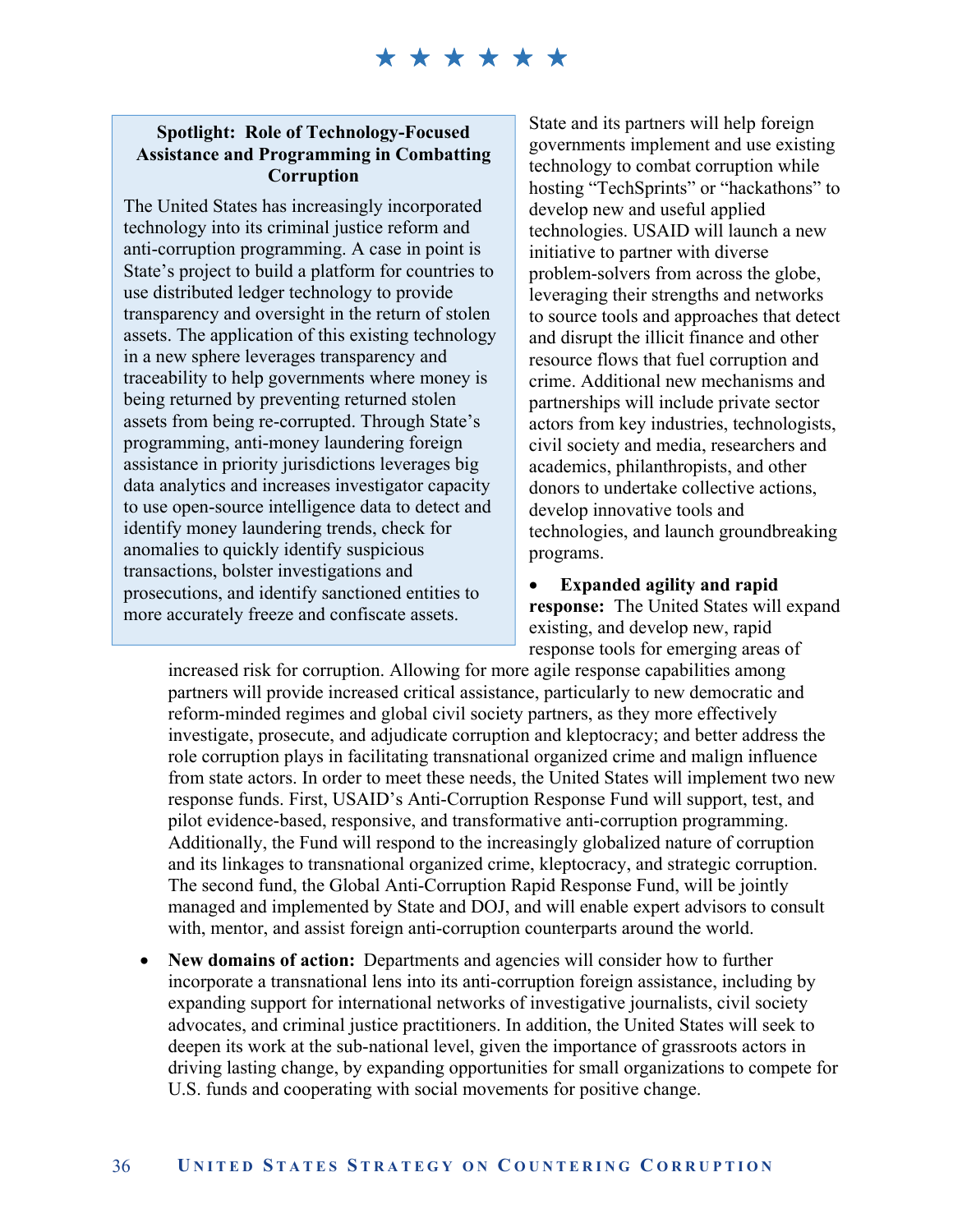#### **Strategic Objective 5.4: Improve coordination and risk analysis across foreign assistance**

- **Establishing a common understanding:** The U.S. Government will prioritize the development of a common understanding of corruption risks through joint analyses that outline corruption dynamics, networks, and nodes; consider enablers and drivers of corrupt behavior; examine the potential impact of providing foreign assistance (including security sector assistance); and identify possible entry points or levers to shift the dynamics of corruption in order to incentivize reform. This common understanding will serve as a basis for consultations between Washington, U.S. embassies overseas, and the interagency to inform decision-makers as they weigh trade-offs associated with U.S. assistance and mitigate risks. As part of this work, foreign assistance agencies will strive to better "know their partner" and map the vectors of corruption in the benefiting country, including through consultation with intelligence, law enforcement, journalists, and civil society organizations. Relevant departments and agencies, including the Intelligence Community, USAID, State, the Treasury, DOJ, DOD, Commerce, and the Millennium Challenge Corporation will establish periodic information-sharing mechanisms to ensure a common understanding of the operating environment, and to facilitate interagency coordination on program design and implementation.
- **Improved risk mitigation measures:** Relevant departments and agencies, led by USAID, will review existing approaches to assessing and addressing corruption risk in development and humanitarian assistance, evaluating whether gaps exist in current frameworks; and whether those frameworks need to be more robustly implemented.
- **Pilot programs to effectuate change:** In order to help shape the above analyses, the U.S. Government will continue to pursue pilot programs in the Dominican Republic and the Democratic Republic of the Congo as a "proof of concept" to determine best practices for future interagency collaboration in using foreign assistance to combat corruption, and to pursue innovation, experimentation, adaption, and reflection on existing approaches. USAID has made funds available to missions in these two countries to explore joint analysis, design, and programming models in collaboration with on-the-ground interagency colleagues at State, the Treasury, DOJ, DOD, and Commerce, among others.
- **Criteria for government-to-government assistance:** The United States will consistently apply criteria across countries specifically related to transparency, accountability, and anti-corruption, including around the protection of journalists and whistleblowers.

#### **Strategic Objective 5.5: Improve security assistance and integrate corruption considerations into military planning, analysis, and operations**

Corruption poses inherent challenges to the success of U.S. and partner military missions. Unattended, corruption increases the risk that assistance will be diverted—wasting taxpayer dollars, empowering malign actors, undermining the mission writ large, and threatening the safety of U.S. service members. To better address these risks, the United States will:

 **Develop protocols for assessment of corruption risk:** The United States will strive to develop protocols for assessing corruption risk before new or large security assistance